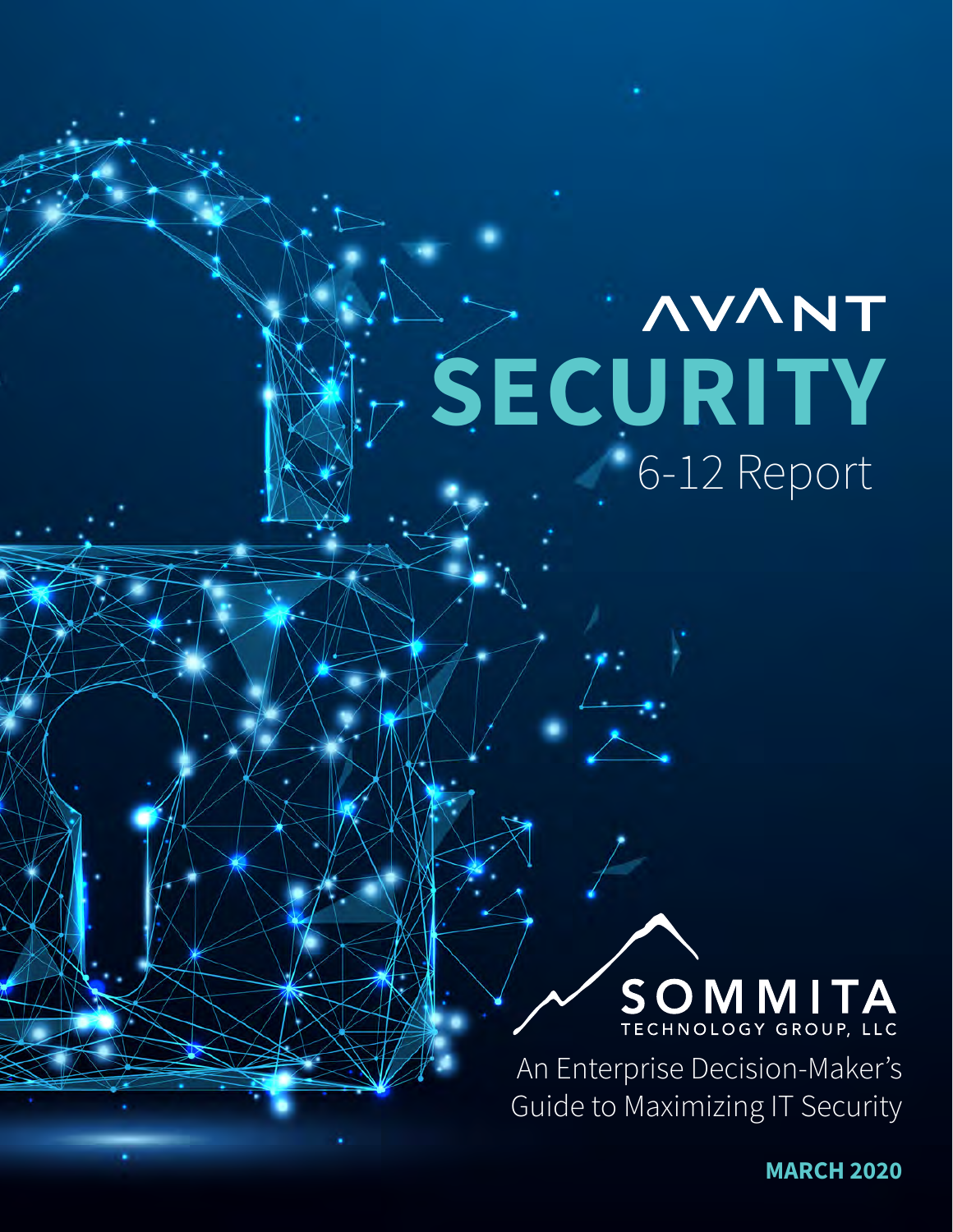# Introduction

## **AVANT Research & Analytics: The 6-12 Report**

This "6-12 Report" is developed by AVANT Research & Analytics with the assistance of technical teams within AVANT Communications, and backed by a wealth of data secured by AVANT in our normal course of business, our own primary research of end customers plus other reputable industries sources.

## **Additional AVANT Reports**

**[AVANT 6-12 Report: SD-WAN](https://sommita.net/tools/networking) [AVANT State of Disruption Study](https://sommita.net/tools/security/)** 

## **Our Mission**

Our reports focus on today's most disruptive technologies, where the pace of change is rapid. These companies or technologies, which may have been relatively anonymous just a few years ago, have now emerged as highly viable solutions to resolve the business needs that led to their creation. They have, in effect, disrupted the IT landscape, which is well known for its accelerating pace of change and innovation.

The 6-12 Report is designed to provide enterprise technology leaders with a contemporary and relevant overview of the featured subject for the next six to 12 months. Each subject is selected based on its opportunity for adopting companies to realize competitive advantages within their particular industry, market space, or company size.

All currency values in this report are expressed in U.S. dollars.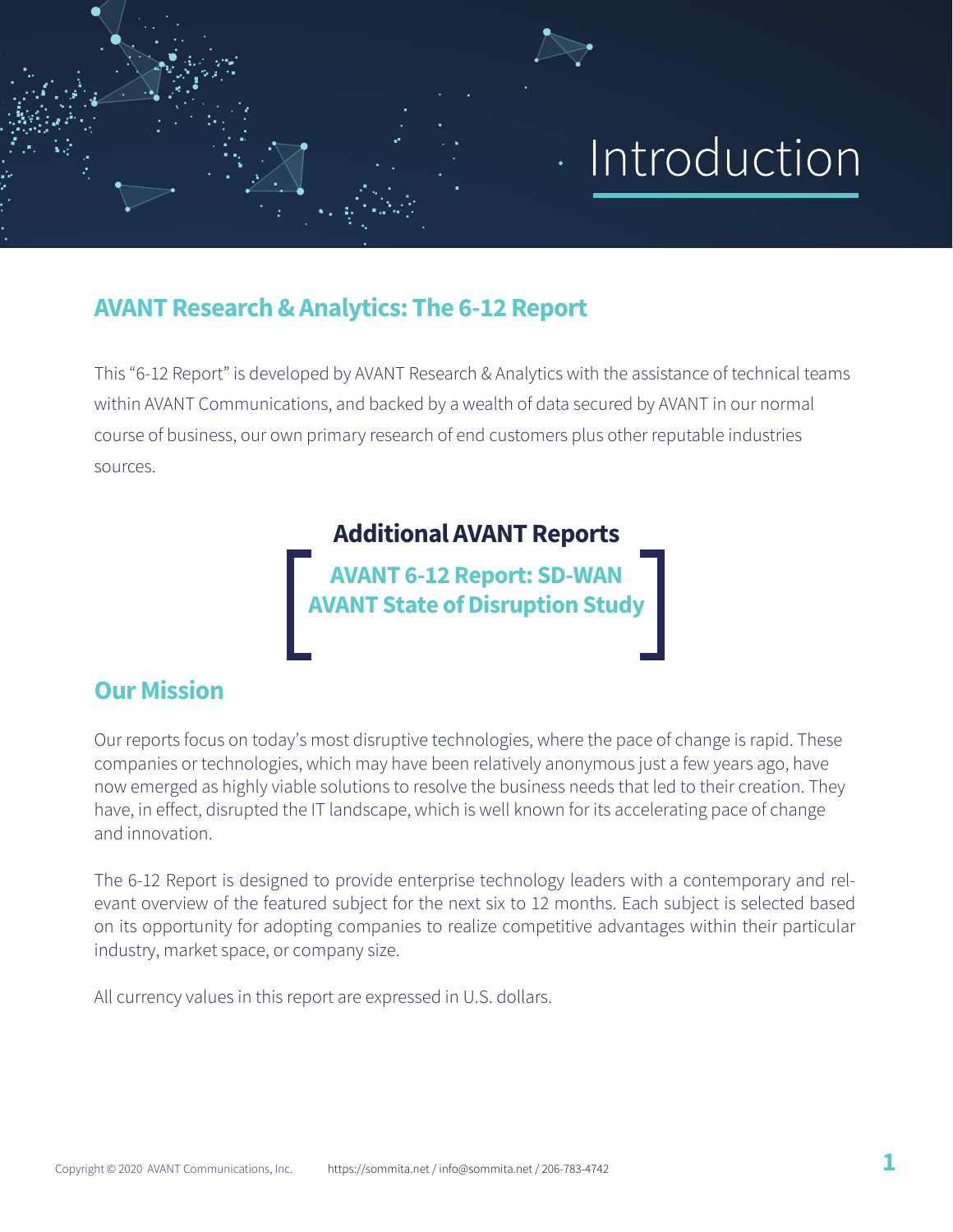AVANT enables Trusted Advisors (agents, MSPs, consultants and similar channel partners) to support their business customers with IT technology decisions, with a specialization in disruptive technologies and solutions. We accomplish this with our:

- **• AVANT Technical Specialists** that study the ins and outs of the latest IT technologies
- **AVANT Assessment Data** collected during thousands of customer assessments and resulting customer decisions.
- **AVANT Primary Research** of both customers and trusted advisors, to inform our decision making process.
- **AVANT Pathfinder** an IT Decision Making tool and repository of AVANT's market intelligence, allowing for comparative searches and intelligent search to help. (GoAVANT.net/Pathfinder)
- **AVANT Analysts** to conduct research and analyze data for in-depth analysis.

AVANT's Platform for IT Decision Making has assisted Trusted Advisors and their customers with thousands of IT decisions annually for customers of all sizes, from SMB to Fortune 500, providing us a large experience base and data set to reflect upon. Our role in supporting real world IT decision making with Trusted Advisors and their customers with leading technologies and solutions places us in a unique position to see near real-time market trends.

Our data is collected through sales efforts in conjunction with the Trusted Advisor community, through assessment data collected at the outset of the sales discussion, and through various market research tools, including surveys, interviews, focus groups, and external reports.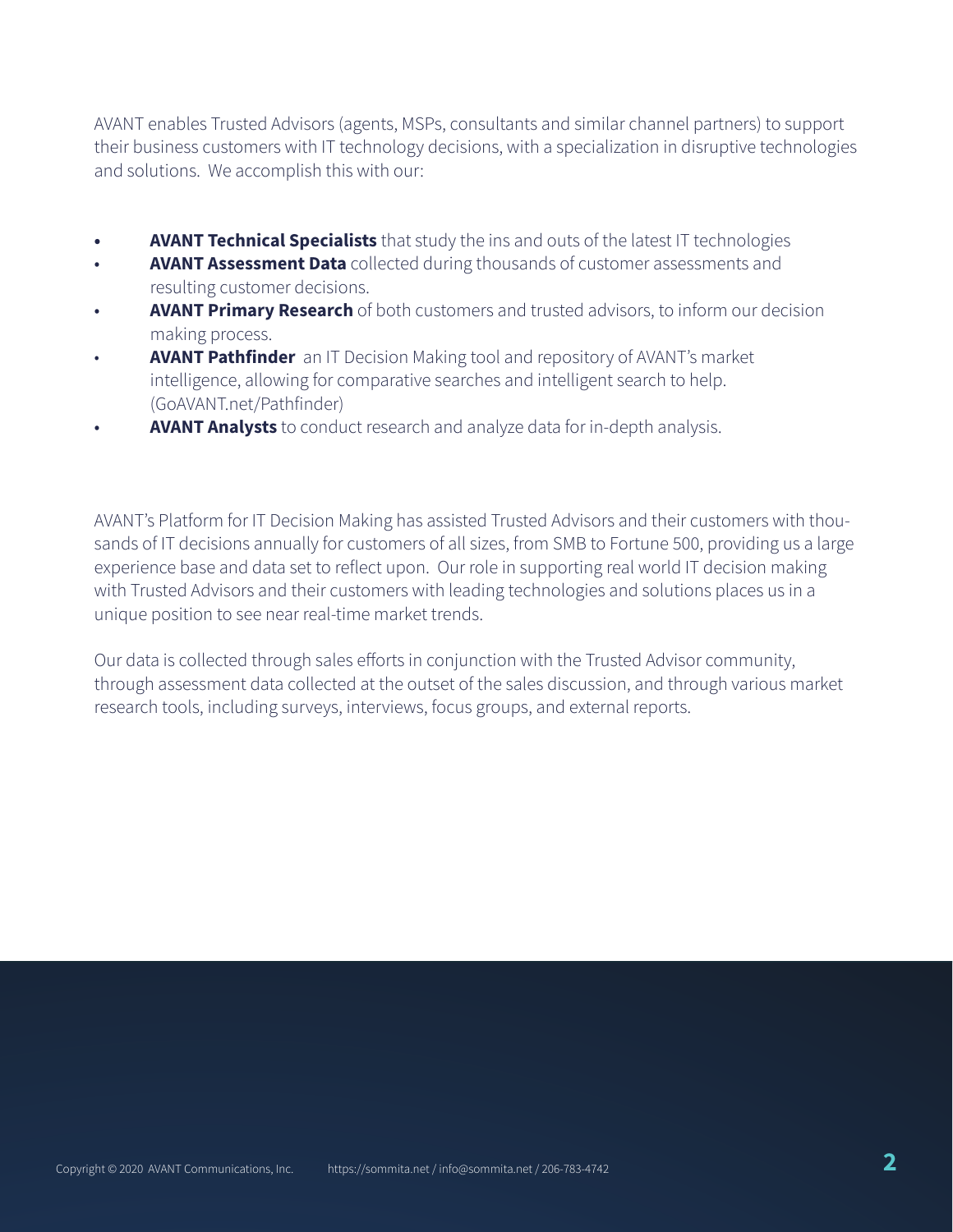#### **Key Takeaways**

• Ransomware, DDoS attacks, intrusion, and email phishing attacks are the threats about which customers are most concerned.

• Customers' primary issues with their current security posture focus primarily on their fears regarding emerging threats combined with staffing and resource limitations.

• As many as two million security jobs are unfilled due to the lack of qualified people. This phenomenon is increasing the need for Trusted Advisors.

• Preparedness for attacks varies somewhat by vertical market with the highest levels of risk perceived by respondents in the Business Services and Medical sectors.

• We have shifted from a world in which the IT security budget is to be minimized, in favor of an environment in which the very survival of the business depends upon embedding security into every facet of the infrastructure.

• With the growth of things like toolkits and ransomware-as-a-service, extremely unsophisticated attackers can now purchase targeted exploits, enabling them to do significant damage.

• Companies across the broad market are moving to third-party managed security service providers at an annual rate of 5 percent RDI.

### **IT Security: The Landscape**

Anyone familiar enough with the world of Information Technology to pick up this report has read about the hacks and cybercrimes that seem to have become a natural part of today's IT landscape. In fact, if all you've done is read about these attacks without ever having had first-hand experience, you are a very lucky (and somewhat rare) person indeed.

The exploits can range from the garden variety of phishing attacks aimed at virtually anyone who might bite, to attacks made as a political statement, moves by organized crime syndicates, or even acts of international espionage.

The most common threat vectors include Denial of Service (DoS) attacks, Distributed Denial of Service (DDoS) attacks (DoS attacks with high volumes of computers), ransomware, man-in-the-middle attacks, zero days, (which exploit newly-discovered vulnerabilities), and, of course your garden variety of phishing exploits, viruses, worms, and general malware.

Modern attackers don't even need to be highly experienced or skills given that a wide variety of exploits have been productized into various, easy-to-use tool kits. Some criminals will even launch attacks in exchange for a fee.

Meanwhile, the industry is suffering a pronounced skills shortage in which as many as two million jobs are unfilled due to the lack of qualified people. This phenomenon is increasing the use of third-party contractors who specialize in security, as opposed to in-house teams, which have become dramatically more expensive.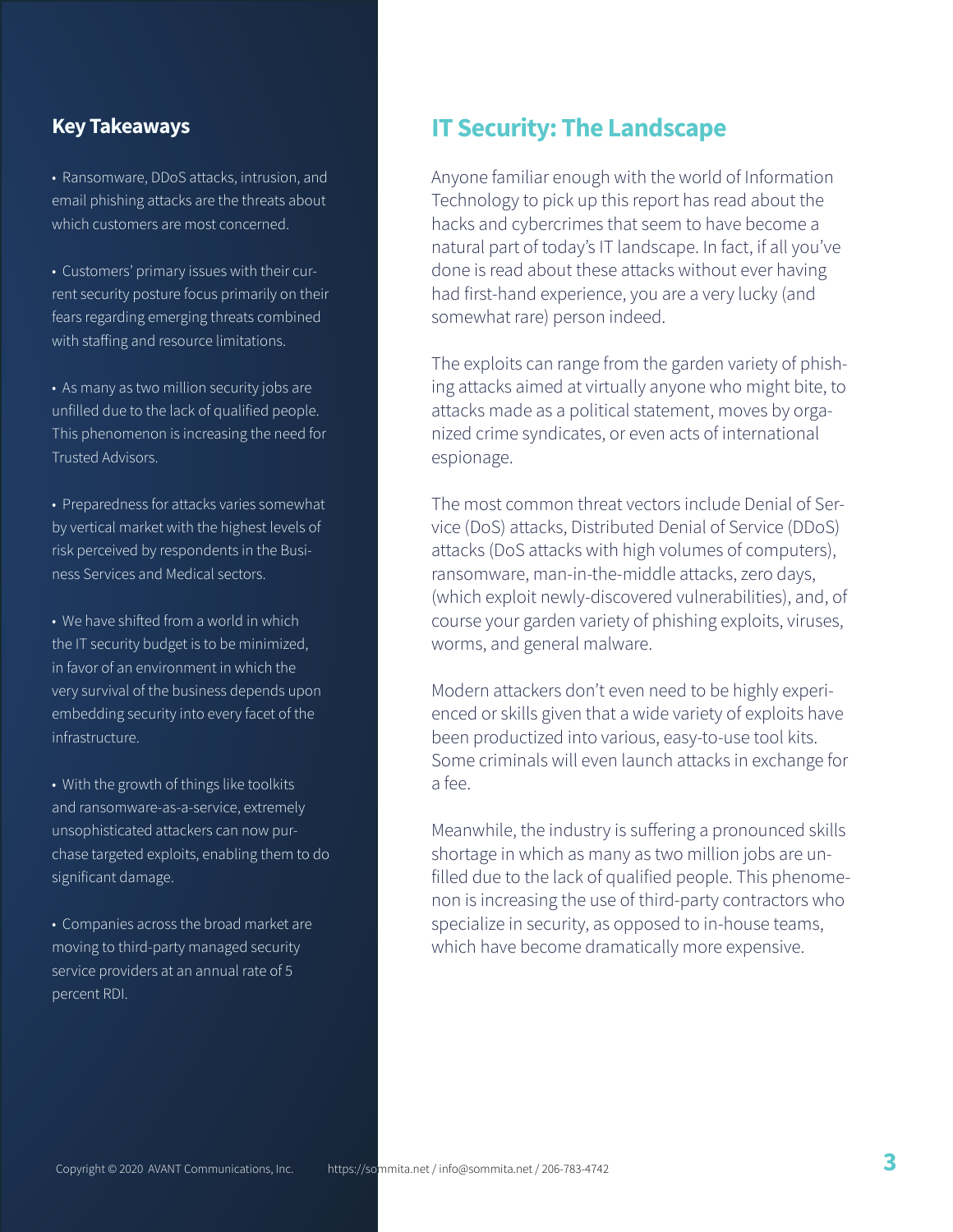Arguably, the most sinister attack is the Advanced Persistent Threat (APT) in which the cybercriminal zeroes-in on a specific target and invests whatever time and resources may be necessary to penetrate their infrastructure. In such cases, there is a particular objective and a particular payoff involved. It's very different from the type of attack in which a reasonable number of obstacles will redirect the bad guy towards some less-prepared souls.

The attack may target your access management, your administration platform, your applications, your endpoints, your network, or anything else on your attack surface. It doesn't matter. You and your team are on the hook for defending all of it by using a variety of technologies, my monitoring, by auditing, and, most of all by being ready, willing and able to properly respond when bad things happen. This translates to the existence of policies, procedures, tactical teams, effective budgets, and overall controls.

Ransomware is another insidious attack in which criminals, often gaining access through phishing attacks, encrypt your data and then offer to sell you the key. There is open debate on whether those ransoms should be paid, as opposed to restoring the data from backup. We will explore that issue in greater depth below.

#### **Key Takeaways (Cont.)**

• Companies across the broad market are moving to third-party managed security service providers at an annual rate of 5 percent RDI.

• Compliance is not security, and security is not compliance.

• Although user education is paramount, phishers are getting so sophisticated that even a well-educated user can fall victim to a well-crafted spearphishing campaign.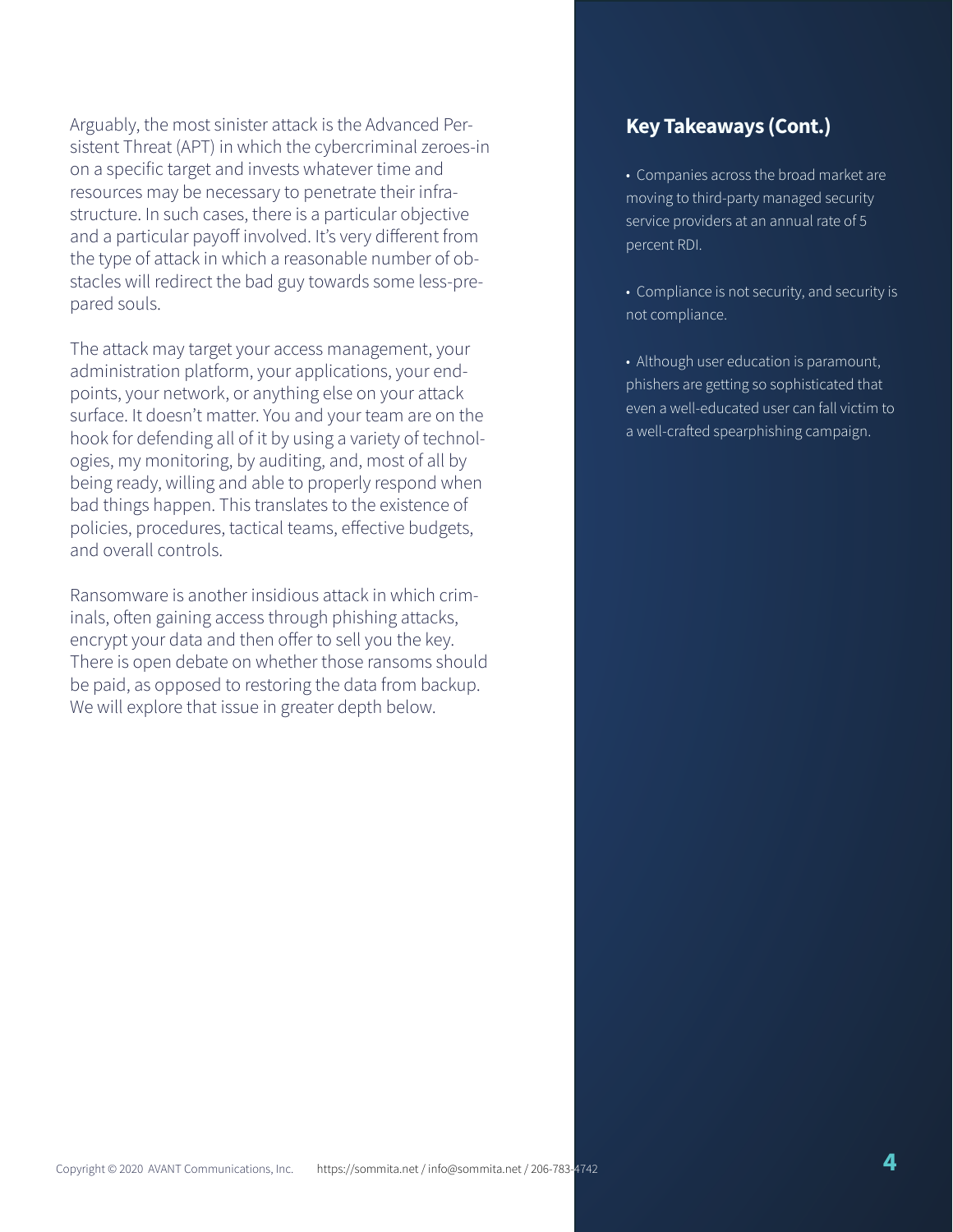# **"Fast cars can go faster if they have good brakes."**

Next add the complexities of defending a defined perimeter in the case of your data center, as opposed to your assets in the cloud. Think defense-in-depth for the perimeter defense and Zero Trust for your cloud security. Zero Trust is based on the premise that all devices on your network are compromised. Both of these will be covered in greater detail below.

Your general checklist for defense should include risk assessments, incident response plans, DDoS mitigation, endpoint protection, Managed SIEM, and perimeter security. Disaster Recovery-as-a-Service (DRaaS) is also a critical back up step to support mitigation when a successful attack occurs. You'll need to set up your infrastructure with role-based access controls that define who gets access to what. Anything sensitive will need to be encrypted, of course.

Some people view IT security as an otherwise avoidable (assuming there were no bad guys) pit of time and money that deflects attention from other investments more directly help to build the bottom line. After all, the criminal element should not do this kind of thing.

Others take a more optimistic view that, by amping up their security, they can now entrust their IT infrastructure to do things that their competitors would find far too risky to try – assuming, of course that they were using more basic levels of security.

To paraphrase one expert: "Fast cars can go faster if they have good brakes." This highly profound statement is very correct despite its obvious incorrectness. No, the brakes don't make the car go faster at all. But it sure is easier to hit the gas when you know a good pair of brakes can drop that speed in a hurry, in order to keep you safe.

#### **IT security is like that, too.**

This 6-12 Report will help enterprise decision makers to work more effectively with trusted advisors to get the most out of technology while keeping their data safe. At the end of the day, that's what it's all about.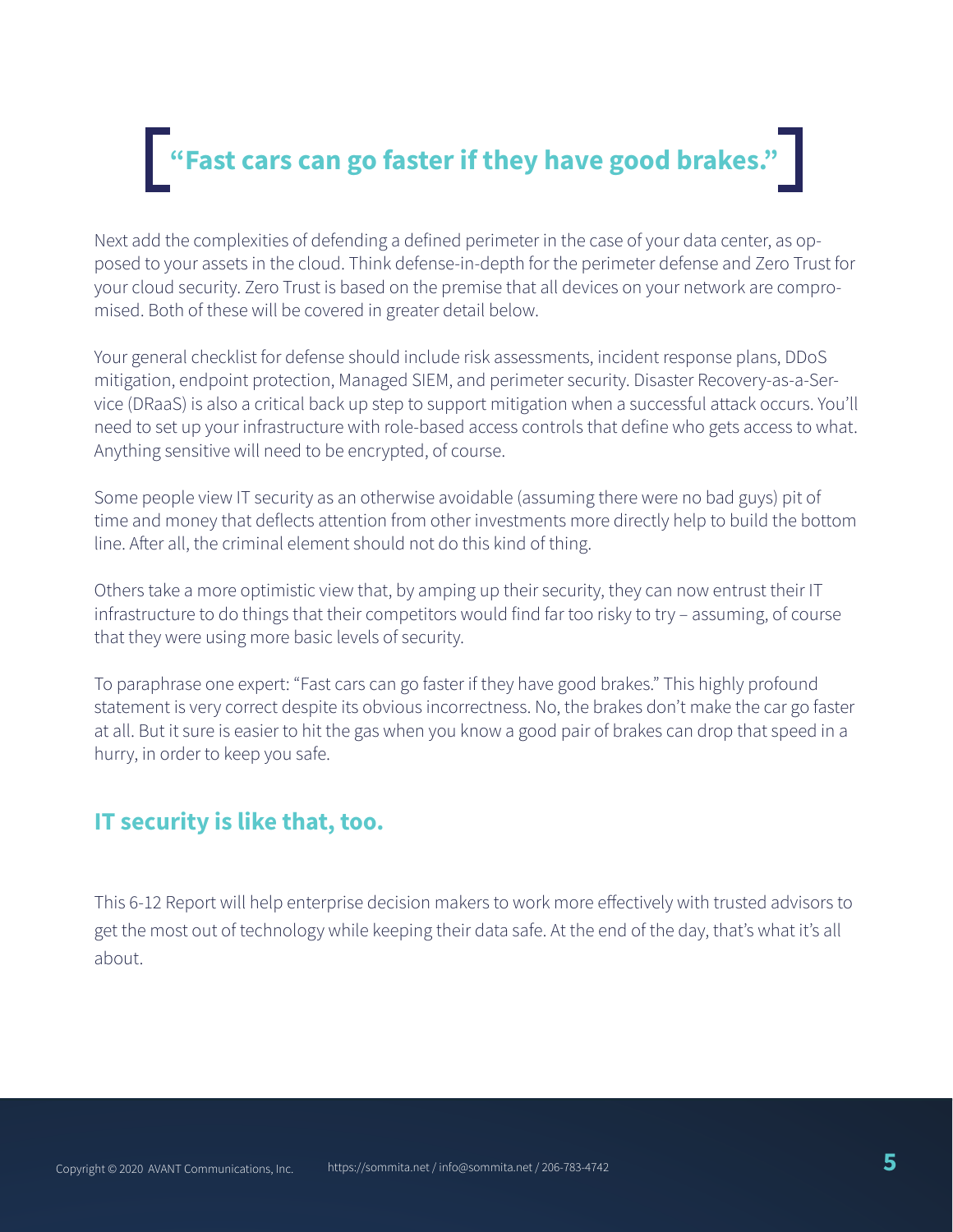# **About the Analyst**

Ken Presti develops the strategic framework and manages the process of leveraging AVANT's internal data and external data to drive high-value market research designed to help consultants, agents, channel partners, and other members of the Trusted Advisor community more effectively help their business customers understand and evaluate Information Technologies.

Ken Presti comes to the table with a wealth of experience in market research, survey development, focus group moderation, interviewing, and content development for the technology industry. His primary area of expertise is focused on go-to-market and channel strategies spanning the industry sectors of networking, cloud, security, and telecom.

A former Research Director of IDC's Network Channels & Alliances service, he has served as a Trusted Advisor to several key networking vendors and service providers. He has also led his own market research and channel advisory firm, Presti Research & Consulting, and has worked with other prominent channel consultancies. Presti specializes in combining empirical data, his own experience with the perspectives of industry leaders in a way that fully illustrates technology trends, business model evolution, likely outcomes, and strategies for success.

#### **Copyright © 2020 AVANT Communications, Inc.**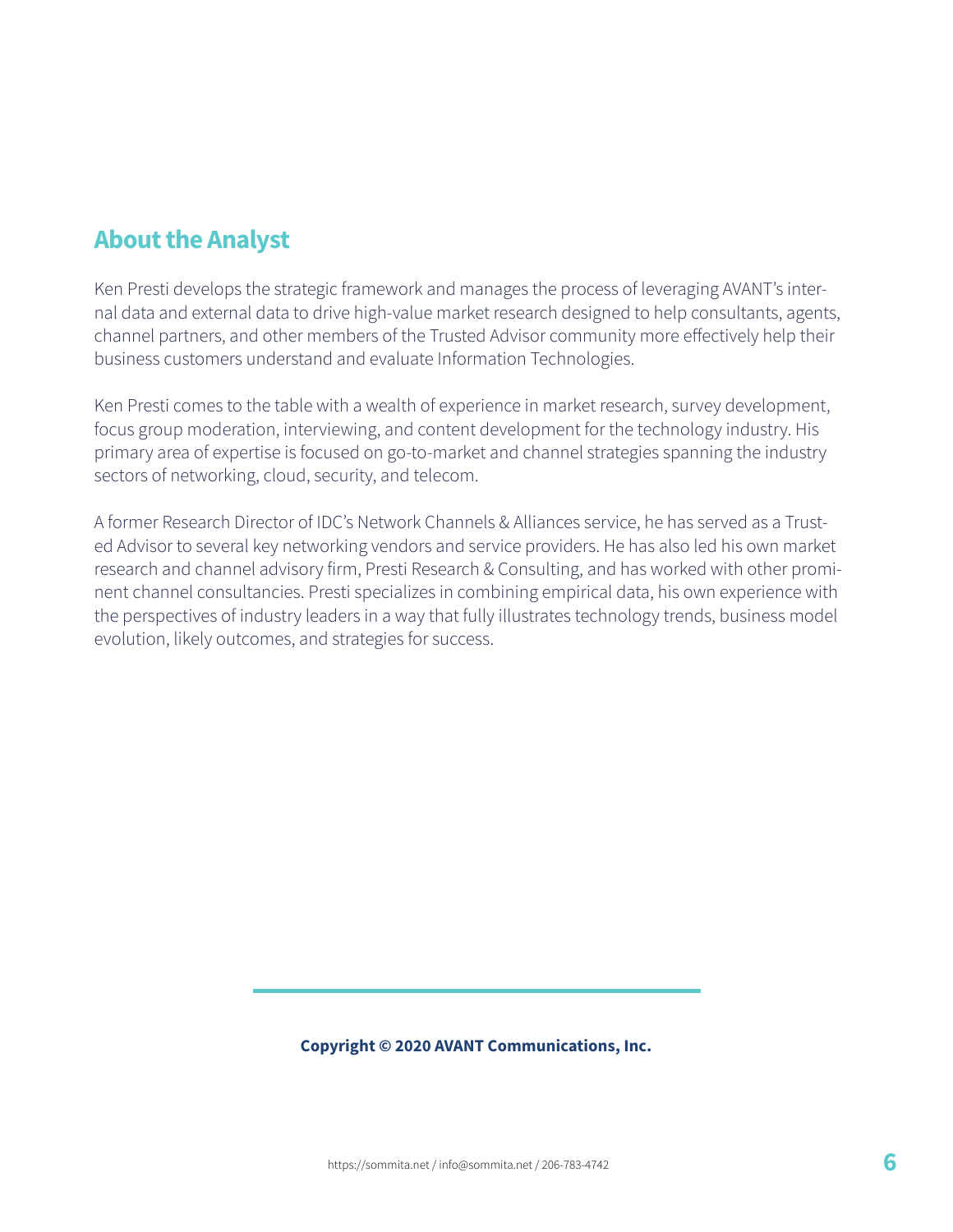# **Security by the Numbers**

(By percentage of 414 respondents)

It will surprise no one to read that cybercrime has become big business worldwide. According to the 2019 Annual Cybercrime Report by Cybersecurity Ventures, sponsored by Herjavec Group, the world will lose in excess of \$6 trillion annually from cybercrime by 2021, up from \$3 trillion in 2015. Worse yet, there's no reliable indication that this growth rate will plateau, let alone decline, during this time period. Meanwhile, the worldwide spend on cybersecurity products and services continues to grow commensurate with the uptake in attacks. These numbers vary widely among research institutions.

Gartner, for example, estimates the current spend at approximately \$124 billion, representing a growth rate of nearly nine percent from 2018.

IDC forecasts that number at a more conservative \$103 billion, though its projected growth rate is somewhat more bullish than Gartner's.

> **\$258.9 billion** estimated value of cybersecurity market in 2025.



Source: Allied Market Research **I** Source: Grand View Research

According to AVANT's assessment data, collected from a wide variety of prospects working with AVANT-aligned Trusted Advisors, ransomware, DDoS attacks, intrusion, and email phishing attacks are the threats about which customers are most concerned. Their primary issues with their current security posture focus primarily on their fears regarding emerging threats combined with staffing and resource limitations plus a variety of other challenges, as shown in the table below.

Some enterprise customers have already suffered a security breach, feel the need for constant SOC support, or are looking for ways to maintain effective security at lower cost.

# **What are the prime issues with your current solution?**

**Emerging Threats No 24x7/365 SOC Security Breach Not Adaptive Outdated High Cost No Intercommunication 45% 34.7% 33.8% 27.9% 22.4% 21.0% 17.4%**

Source: AVANT Assesment Data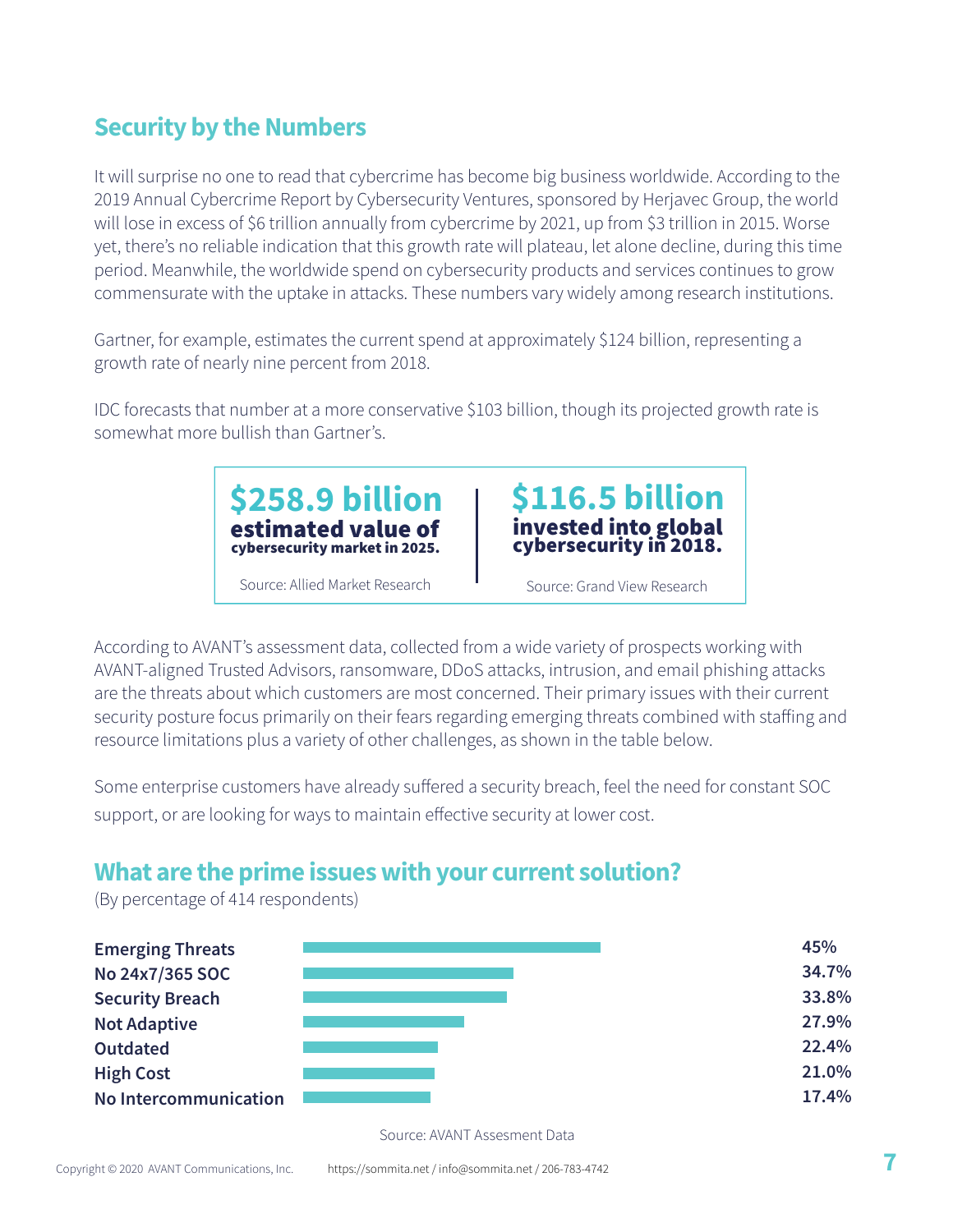Current security solutions include a wide range of viable products and services on the market, ranging from endpoint protection as the most commonly deployed solution to software-defined perimeters at the bottom end of that deployment spectrum. Note that Intrusion Detection Systems (IDS) and Intrusion Protection Systems (IPS) both rank relatively high in this hierarchy, based on the types of threats most commonly faced by these companies. IDS and IPS typically go hand-in-hand in the selection cycle. The data also demonstrate strong links between IPS and DDoS mitigation, SIEM, and Log Management as most of these companies are looking to adopt strong, comprehensive security measures.

Companies looking to make changes with regard to firewall solutions are frequently looking to manage existing firewalls (61%) or move to a cloud-based solution (41%). Choosing "outdated" as the primary concern nearly doubles the likelihood that managed firewalls will either be implemented or updated.

Nearly three-fourths of the time when a firewall is added, IPS is part of the mix as well.

SIEM and Log Management are also on the upswing, given that security professionals are clearly recognizing the need for advanced security management and forensics tools. Desired SIEM features include Proactive Remediation (47%), and Alert & Notify (35%).

### **Which security products do you have in place today?**



(By percentage of 653 respondents)

Source: AVANT Assesment Data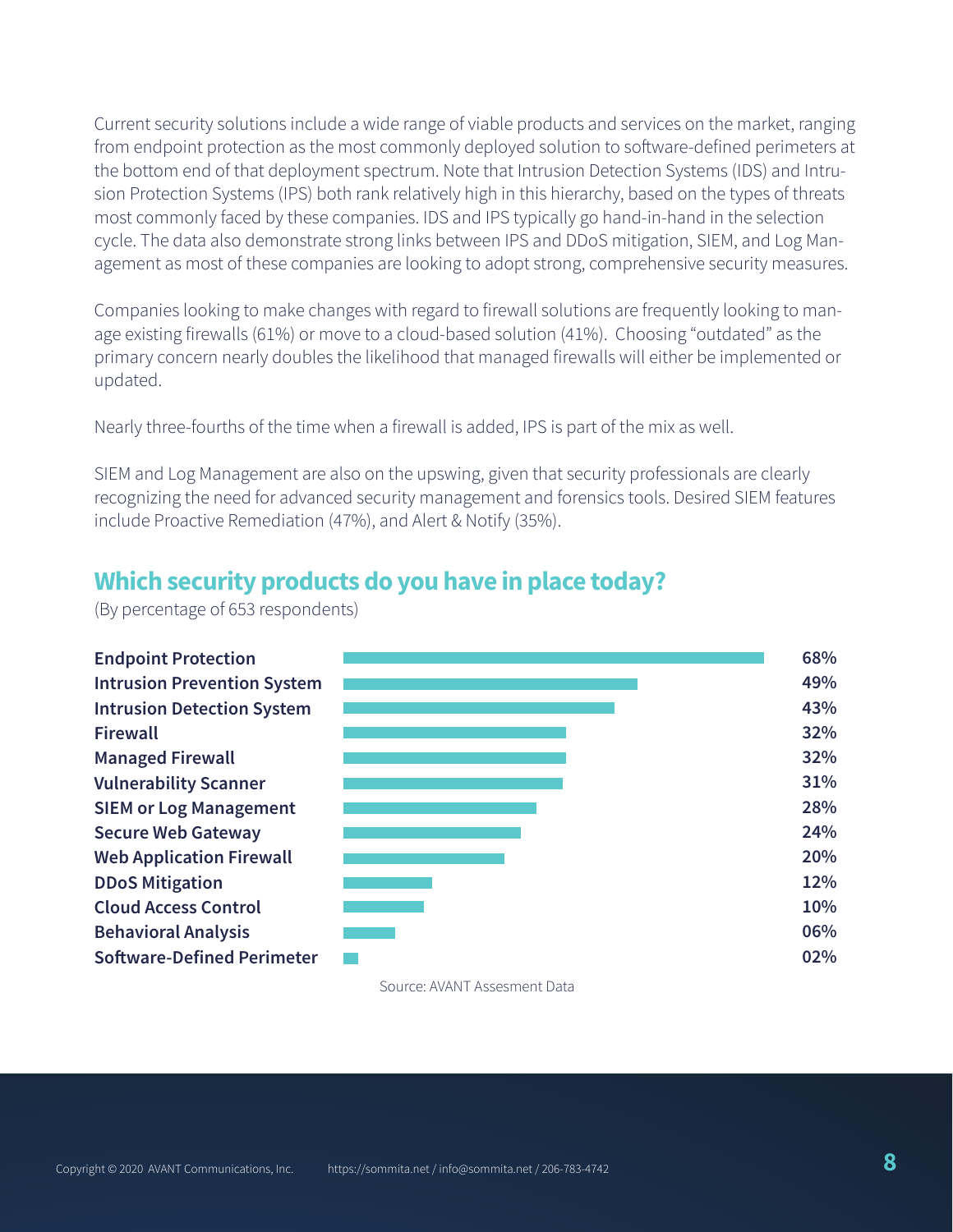#### **The Rate of Disruption Index (RDI)**

AVANT Research and Analytics has conducted a study of the most disruptive technologies changing today's IT landscape, including SD-WAN, UCaaS, Hyperscale Platforms, Colocation, and Managed Security Services. Our goal was to assist our readers in assessing the rate of transition from one technology to a newer technology that is either taking its place or supplementing it. The "Rate of Disruption Index," or "RDI," represents the year-over-year shift in market uptake, as perceived by respondents to AVANT's State of Disruption Survey, conducted in the spring of 2019.

AVANT polled 300 US-based enterprise decision-makers at either the C-suite or Management/VP-level in IT, security, or finance. To qualify for the survey, respondents had to be involved in choosing or helping the organization to implement new data network, voice, or compute infrastructure technology including buying/selecting new tools and services. Respondents include statistically significant subsets from the following five industries: Manufacturing Financial Services, Healthcare/Medical, E-commerce, and Consulting/Business Services.

As part of the survey, respondents were asked to compare their current progress within a technology transition with where that progress stood at the end of 2018. That data was then processed through a mathematical equation that quantifies that progress.

# **State of Disruption Report**

In the spring of 2019, AVANT launched an enterprise customer survey of 300 enterprise IT decision-makers who lead technology purchasing decisions. Respondents included statistically significant subsets from the Manufacturing, Financial Services, Medical, e-commerce, and Businesses Services verticals. Data taken from the survey were used to help support the development of AVANT's Rate of Disruption Index (RDI), which demonstrates the participants' perception of how quickly newer technologies are displacing older ones. For further details on the RDI, please review the accompanying sidebar.

According to the survey that serves as the foundation to the State of Disruption Report, more than half of the respondents are less than fully confident that their companies are prepared to handle a cyberattack today, and to mitigate whatever fallout might occur.

## **Respondents "Somewhat Prepared" or "Unprepared" for Cyberattack**



Source: [AVANT State of Disruption Report 2019](https://sommita.net/tools/security)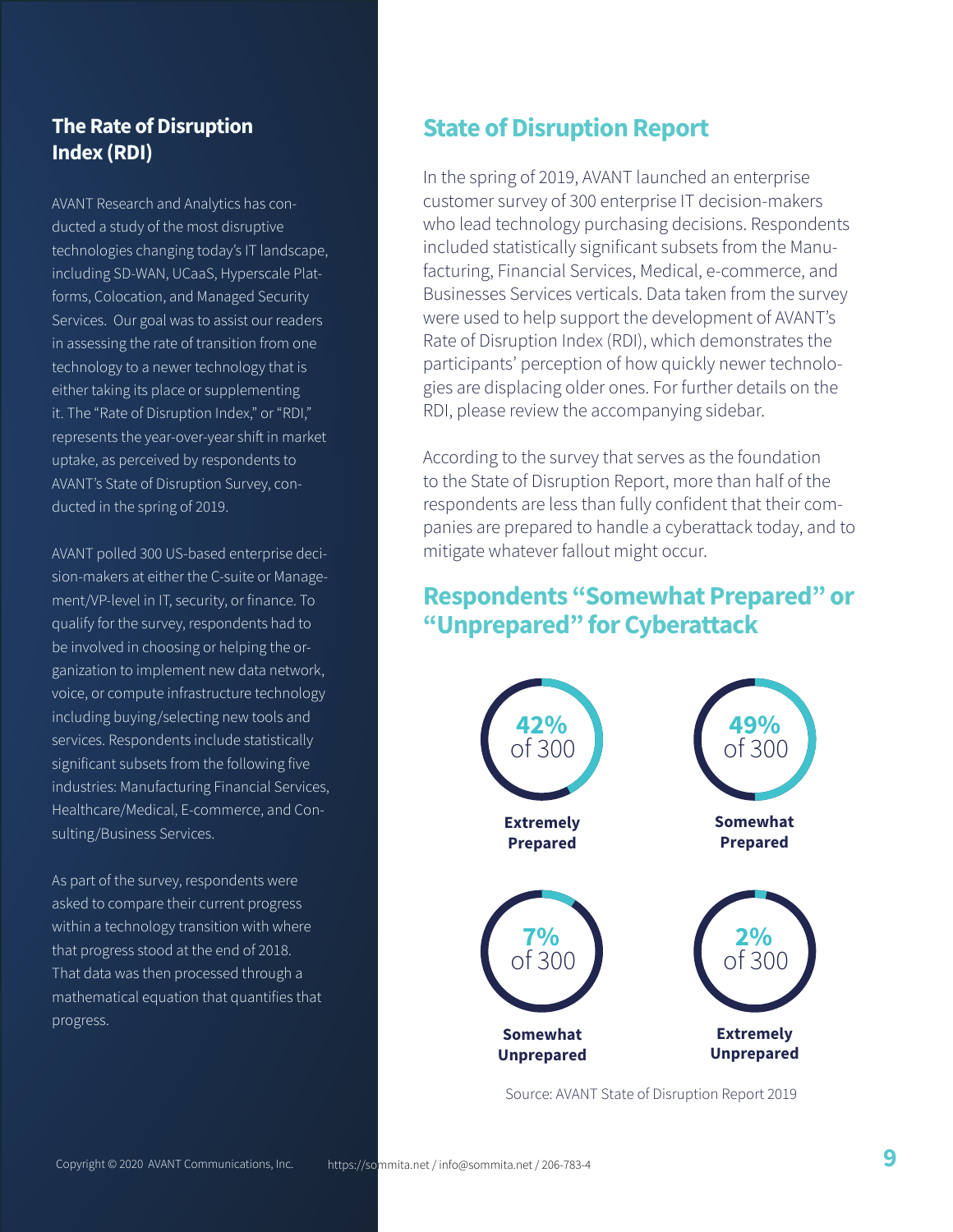A substantial portion of companies with revenues less than \$1 billion appear to be less prepared to handle cyberattacks than their larger counterparts. This is especially problematic, since the consequences of an attack are typically more pronounced in this segment. Small businesses often don't have the resources needed to recover from such a setback and go out of business as a result. Furthermore, as shown in the table below, a substantial percentage of respondents fear that a successful cyberattack against their companies will likely cost them their jobs.

**Somewhat prepared to handle a cyberattack Afraid that a cyberattack will cost them their job**



Source: [AVANT State of Disruption Report 2019](https://sommita.net/tools/security/)

According to AVANT's research, preparedness for attacks varies somewhat by vertical market with the highest levels of risk perceived by respondents in the Business Services and Medical sectors.

#### **"Somewhat Prepared" or "Unprepared" for Cyberattack**

| <b>Business Services</b>  | 80% |
|---------------------------|-----|
| <b>Medical</b>            | 68% |
| E-commerce                | 66% |
| <b>Manufacturing</b>      | 53% |
| <b>Financial Services</b> | 43% |

#### **RDI (Cont.)**

For example, respondents were asked to position, on a scale of 1 to 10, where their security infrastructure fell at the end of 2018, with "1" being 100% in-house resources, and "10" being 100% cloud based. We then asked respondents to again position and the same scale where their security infrastructure is expected to fall at the end of 2019.

In a scenario in which the average of all respondents was **"7"** on the first question, followed by an average of **"8"** on the second question, we measured the rate of disruption, accordingly:

#### $(8-7)/7 = 0.1429$

This computes to an RDI of approximately 14 percent, representing the rate at which business leaders expect to transition to a cloud-based model, and thereby displacing, or disrupting, the on-premises approach to security. To view this a different way, if the two models were tectonic plates pushing against each other, the RDI represents the earthquake, and its shift in plate tectonics.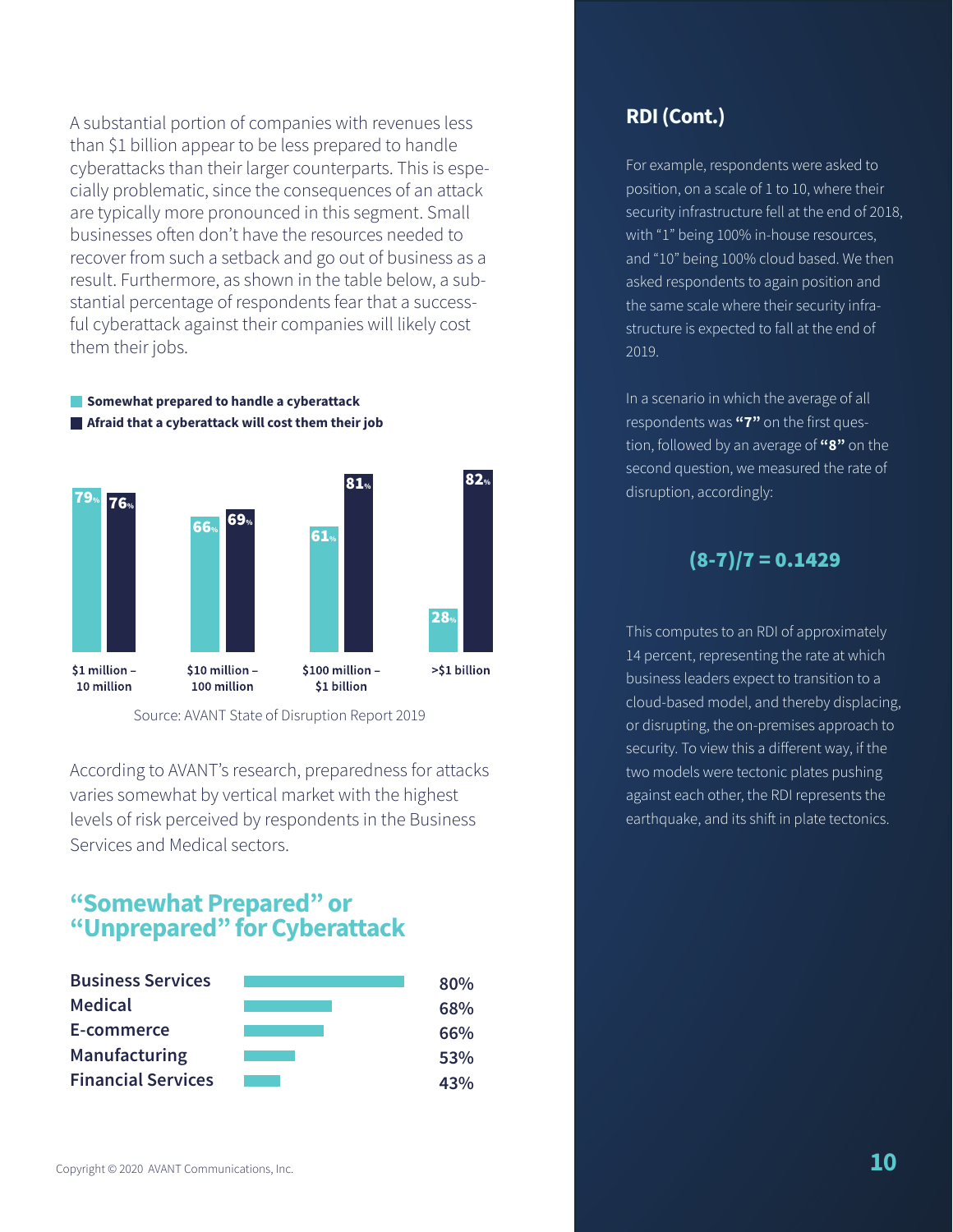#### **RDI (Cont.)**

This statistic will be used in this 6-12 Report, as well as in forthcoming 6-12 Reports on other technologies and business models.

The RDI is useful in understanding how adoption rates of new technologies are displacing legacy solutions as a comparative measurement to company sizes, market segments and as a comparative tool to other technology trends in a way financial market size does and growth does not, since the financial growth or revenue size of particular solution does not inform us, in and of itself, how much of an impact this growth is really having on a legacy alternative and normalizes this impact across different comparisons.

Interestingly, healthcare records are among the data categories most sought-after by cybercriminals due to the volume of personal information in those records that make them highly exploitable. Therefore, healthcare organizations face the most stringent industry requirements for breach notifications and cyber compliance, based largely on the HIPAA standard. This statistic in which 68 percent of medical respondents expressed concern about their ability to deal with a cyberattack is alarming, at best.

The State of Disruption Report also shows that overall respondents are moving to third-party managed security service providers at an annual rate of 5 percent RDI, which is one factor that is likely to help mitigate the talent shortage. When reviewed by vertical market, the e-commerce sector is moving in this direction more than twice as quickly as the broad market. At the opposite extreme, the Manufacturing sector scored zero on this scale. AVANT believes that many manufacturing companies mistakenly think they are at lower risk of attack and therefore don't pursue third-party solutions. However, their intellectual property can be of high value, particularly to bad-actor foreign governments. Manufacturers that maintain entirely in-house security face this risk.

RDI of Third-Party Security Services Adoption by Industry E-commerce 12% RDI 8% RDI 7% RDI Financial Medical 3% RDI Consulting Manufacturing 0% RDI

Source: [AVANT State of Disruption Report 2019](https://sommita.net/tools/security/)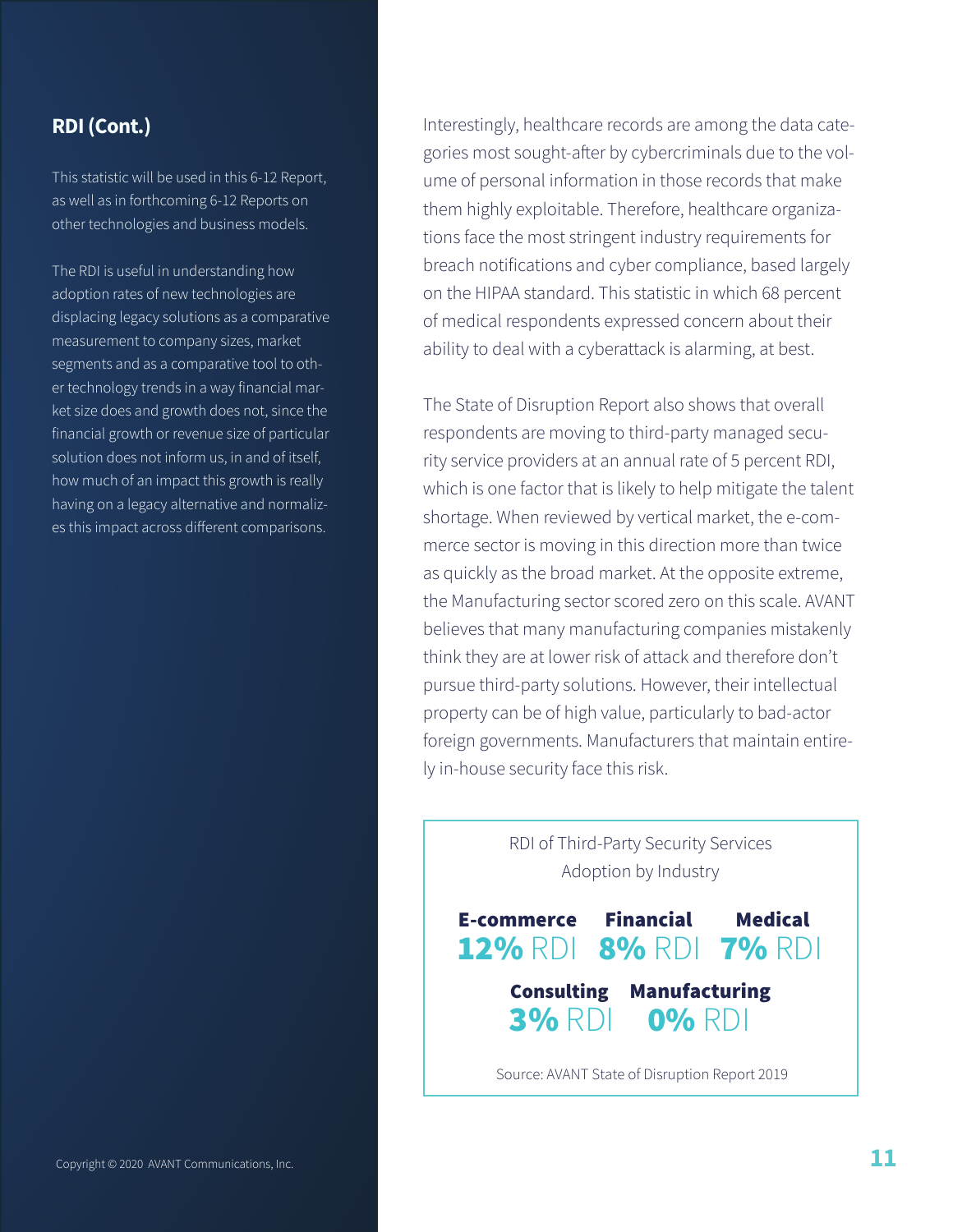When reviewed by a mix of vertical market and company size, the leaderboard looks as follows:

- **1. Retailers between \$1 million and \$10 million in revenue**
- **2. Healthcare between \$1 million and \$10 million in revenue**
- **3. Financial Services between \$10 million and \$100 million in revenue**

Similarly, companies among the broad market ranging in size from \$100 million-\$1 billion in revenue tend to be the most willing to adopt third-party security services, as shown below:



According to Markets & Markets, the global managed security services market size is expected to grow from USD 24.05 billion in 2018 to USD 47.65 billion by 2023, at a Compound Annual Growth Rate of 14.7% during the forecast period.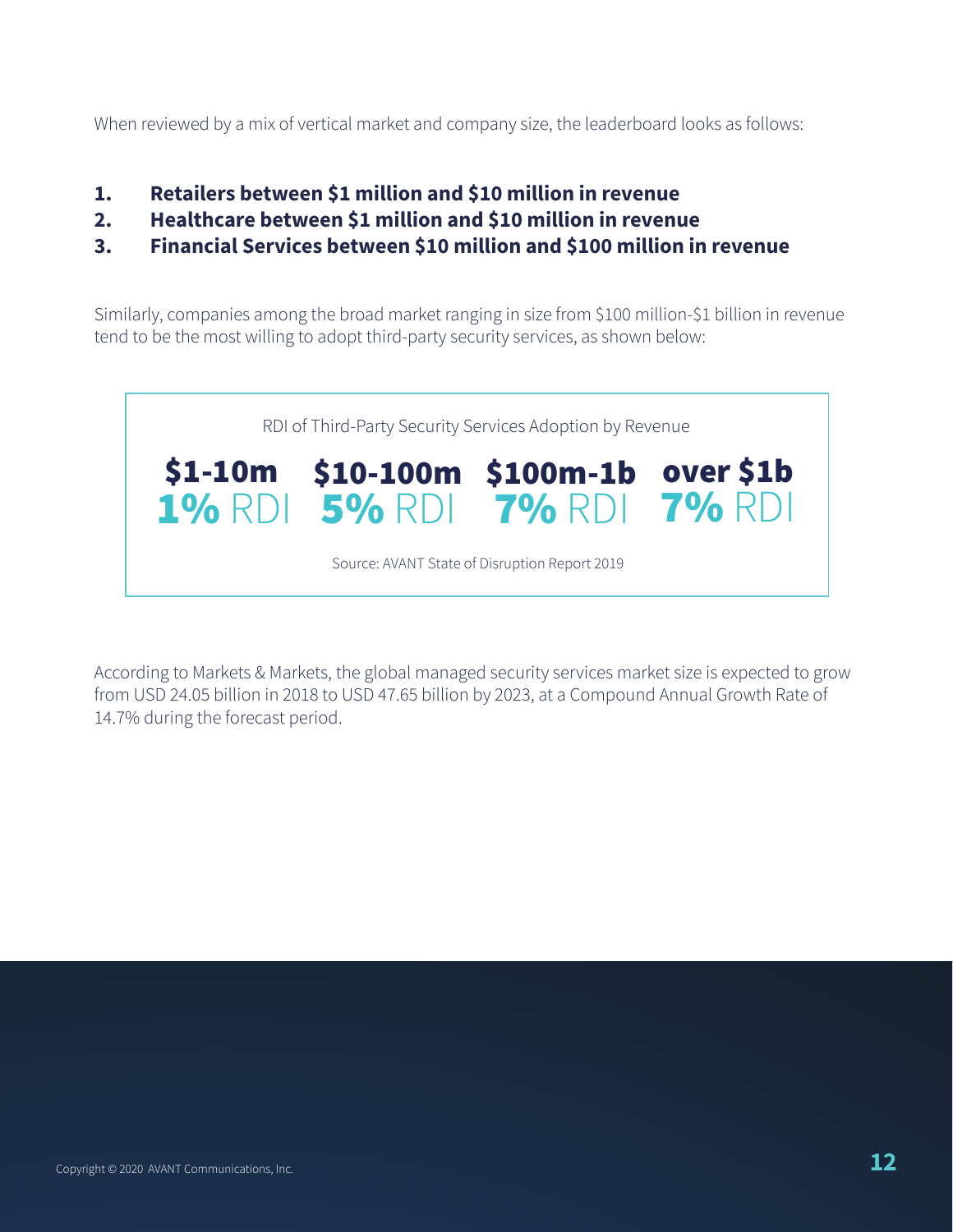# **Escalating Threats**

The data show that we have shifted away from a world in which IT security is partly an afterthought with a budget line item to be minimized as much as possible, in favor of an environment in which the very survival of the business depends upon embedding security into every facet of the infrastructure and every upgrade to that infrastructure. This observation is also matched by anecdotal accounts from people very deep in the IT security field.

"The attacks are getting more severe and they're getting more common," said Ray Watson, VP of technology at Masergy, a twenty-year pioneer in providing secure software-defined networking services for global enterprises. "Enterprises also facing attacks from many different directions. It's no longer just the 'hacker-in-a hoodie' so to speak. It's also unskilled 'script kiddies' [who use other people's scripts and programs to launch attacks], competitive threats, insiders, cybergangs, all the way up to nation states.

"With the growth of things like toolkits and ransomware-as-a-service, an extremely unsophisticated attacker can now purchase targeted exploits, enabling them to do significant damage," Watson added. "The rewards can be high, and the risks are low, especially in countries that don't extradite to the United States. In short, it's an unfair fight, and the advantage currently goes to the attackers. This is why successful companies partner with a managed security provider."

Daily vulnerability scans leveraging AI and ML would not be overkill in this environment.

"More companies than you think have already been breached!" exclaimed Adam Burke, sales VP at Quest Technology Management, which conducts compromise assessments for customers, and finds active exploits roughly 70% of the time. "The attacks typically run in a six to 12-month cycle. In most cases they will spend that time looking for what they can steal and exploit while covering their tracks all the way. When they feel like they've got everything, they will withdraw, but will usually launch a ransomware attack on their way out."

Ransomware is one of the most formidable types of attacks against corporations. In these exploits, the cybercriminals encrypt the company's data, effectively holding it hostage until a ransom is paid. In most cases, the attack is enabled by a phishing campaign that fooled an insider into clicking on a malicious link. This threat vector has been under way for approximately 30 years, remains extremely effective, and continues to rise in frequency of occurrence.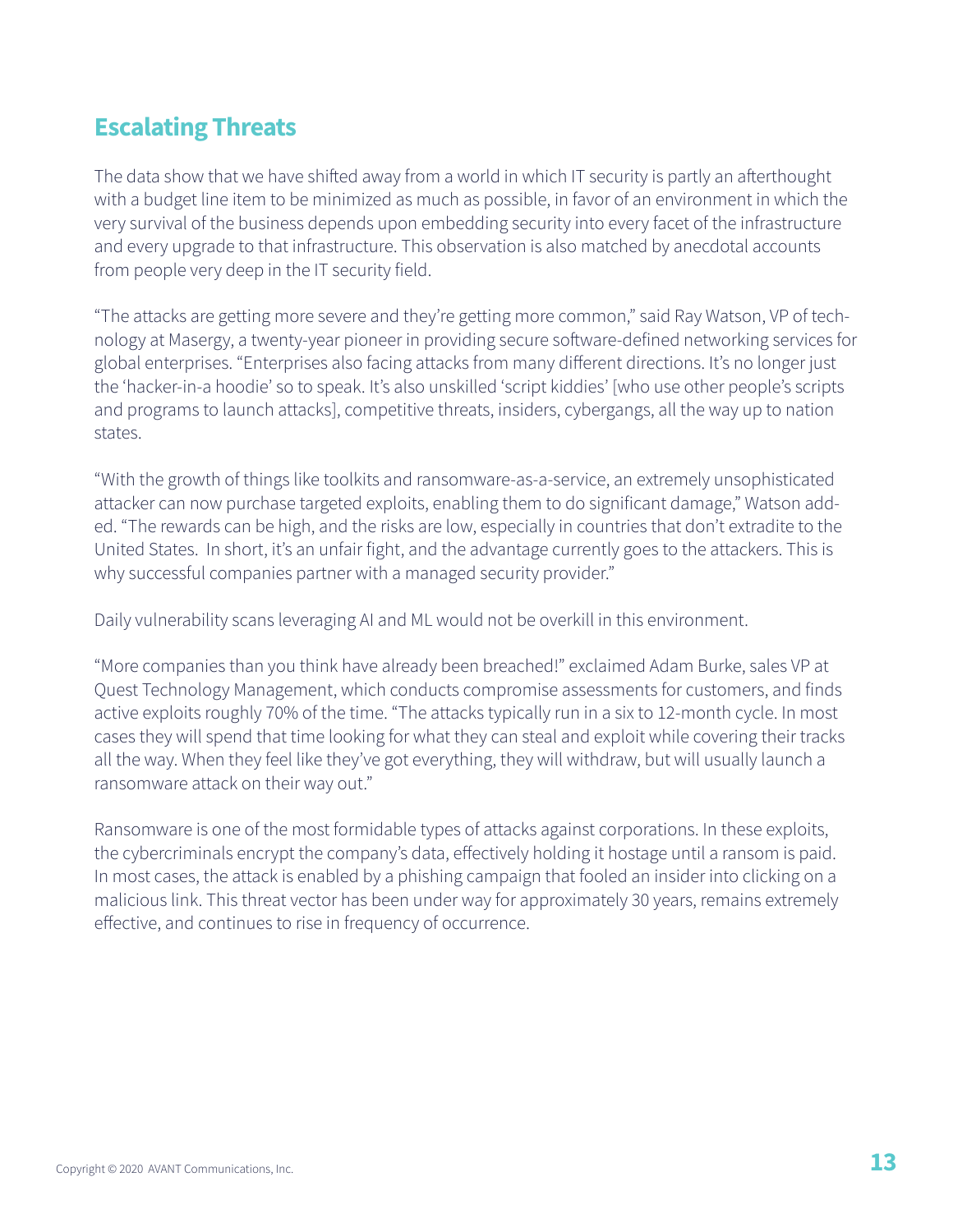# **"You don't wake up one day and find that you have ransomware."**

"In many cases it starts with a simple Microsoft Office file that has an embedded macro that then loads a web page that then loads a dropper, and then the dropper starts reaching out to command-and-control servers, and eventually starts infecting the LAN using an exploit like 'Eternal Blue' [which was allegedly stolen from the National Security Agency in 2017]. If you can capture it at any one of those first few steps, you can avoid a ton of damage. Unfortunately, most companies don't start to catch it until after it starts to encrypt corporate resources and the ransom has been demanded. These days the ransom has a time on it, so it'll say things like pay me two bitcoins now or pay me three bitcoins in four hours or five bitcoins in 24 hours. It puts a sense of urgency on the user to act quickly rather than take the time to make rational decisions."

A few years ago, the conventional wisdom was to decline to pay the ransom and to restore the locked data from backups. These days, the cybercriminals can often reach those backups as well, rendering them useless. In addition, some data lockups can also be life threatening – particularly in the areas of healthcare and also municipal governments when 9-1-1 services are affected. If you do pay the ransom, there is no guarantee that the criminals won't try to retain access to the network so they can repeat the exploit at a later date. Furthermore, news of the payoff will likely be posted to the Dark Web, which will attract other attackers who will now be aware of your willingness to pay.

"Companies need to discuss their response in advance based on circumstances," added Masergy's Ray Watson. "Many people will neglect to call law enforcement, thinking there's nothing they can do. But sometimes the FBI can have the keys from other cases involving the same perpetrators, so it's definitely worth a call.

In addition to phishing and ransomware, a wide variety of other threat vectors exist, including malware, man-in-the-middle attacks [intercepted data-in-motion], denial-of-service attacks, SQL injections, zero-day exploits and more.

#### **According to the 2019 Verizon Data Breach Investigations Report (DBIR):**

- **• 43% of breaches involved small business victims**
- **• 10% were breaches of the Financial industry**
- **• 15% were breaches involving Healthcare organizations**
- **• 16% were breaches of Public sector entities**
- **• 52% of the breaches featured hacking**
- **• 33% included social attacks**
- **• 28% involved malware**
- **• 21% were caused by errors**
- **• 15% were the result of insider misuse**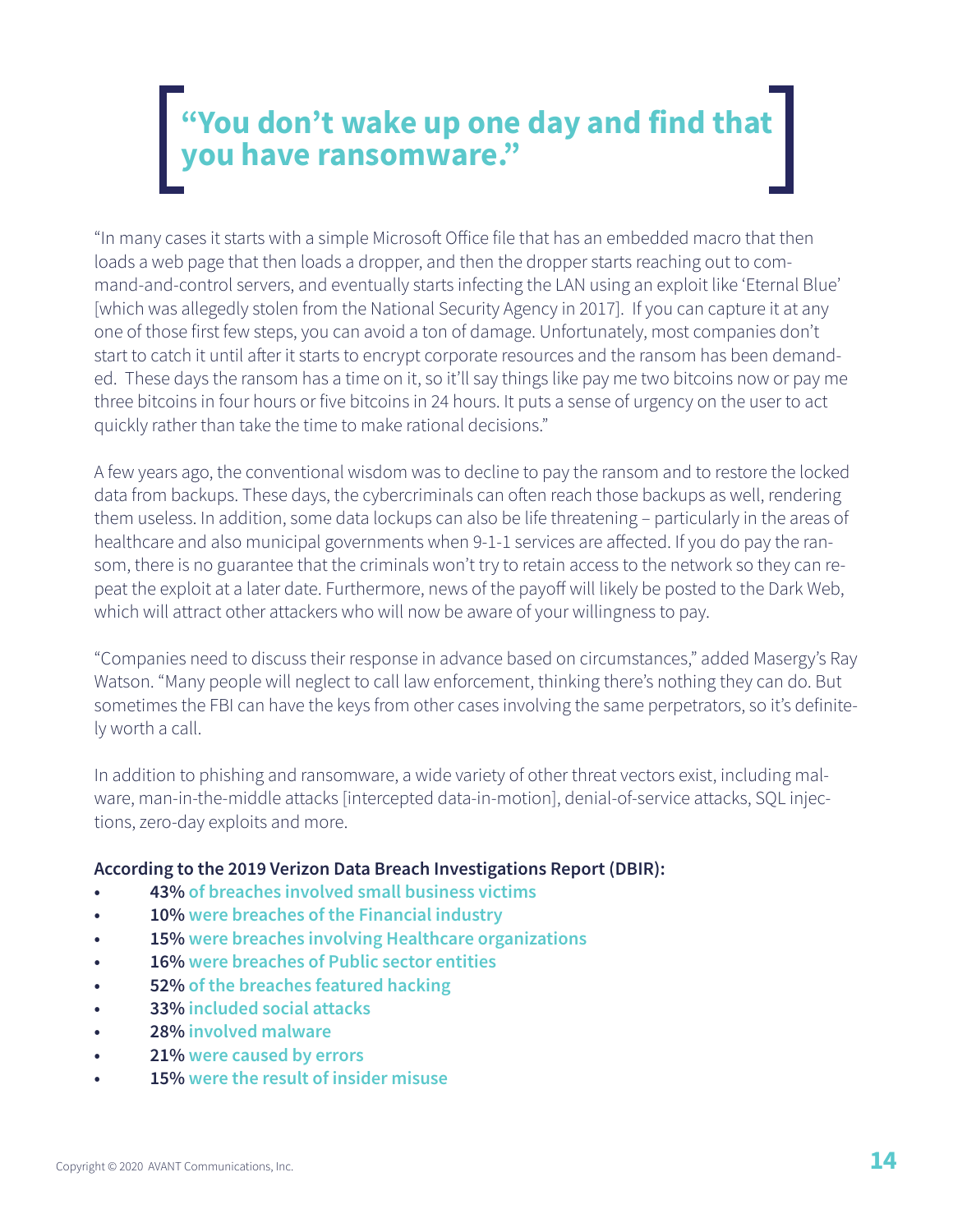"These days we have far fewer introductory conversations in which we teach them why they're vulnerable," said Jack Danahy, senior vice president for security at AlertLogic, one of AVANT's key partners in the IT security space. "They understand that security is an issue and that threats are all around them. On the other hand, the dynamic nature of the threats and the complexity around those threats can often lead customers to feel confused. So, we have to present with great clarity around what we're going to do and how we are going to do it."

Danahy further added that some companies have moved away from a viewpoint in which security is considered a defensive measure, as opposed to a strategic enabler through which they can more fully leverage their overall IT investment.

"The reason really excellent sports cars have really excellent brakes is so that they can go faster," Danahy said. "What we've been seeing over the last few years is that forward thinking organizations have great plans for how to take advantage of the cloud or some new applications, but by automating or outsourcing security they actually begin to see security as an enabler of a new kind of business. In some cases, companies view security as insurance, but there are many things that companies want to do, such as pervasive things wired interconnectivity with their users and open relationships with partners that make this level of security important."

By Danahy's account, IT security enables companies to do more things with technology in a safer manner. Similarly, a car with good brakes is able to travel at higher speeds more safely by virtue of its increased ability to stop.

This newfound appreciation for the value of IT security clearly stimulates increased budget acceptance, yet plans for significant upgrades still require substantial consensus-building within enterprise organizations.

"Two or three years ago there was a significant increase in awareness of the potential for breach in both large and medium to small size organizations, and yet there was a failure to act in many cases," said Lee Pallat, vice president of cloud and security strategy at Stratacore, an IT consulting broker based in Seattle. "There is certainly increased awareness and increased willingness to provide the budget for new security tools, and yet there can also be a fair amount of foot-dragging and delay. Even if you're willing to spend the money it takes a fair amount of resources for a large or mid-sized company to put even managed security tools in place."

While there is general agreement that budget and corporate willingness are moving in the correct direction, Ben Ferguson, a network and cloud architect at Shamrock Consulting, a Trusted Advisor in El Segundo, California, says this trend is often tied to company size.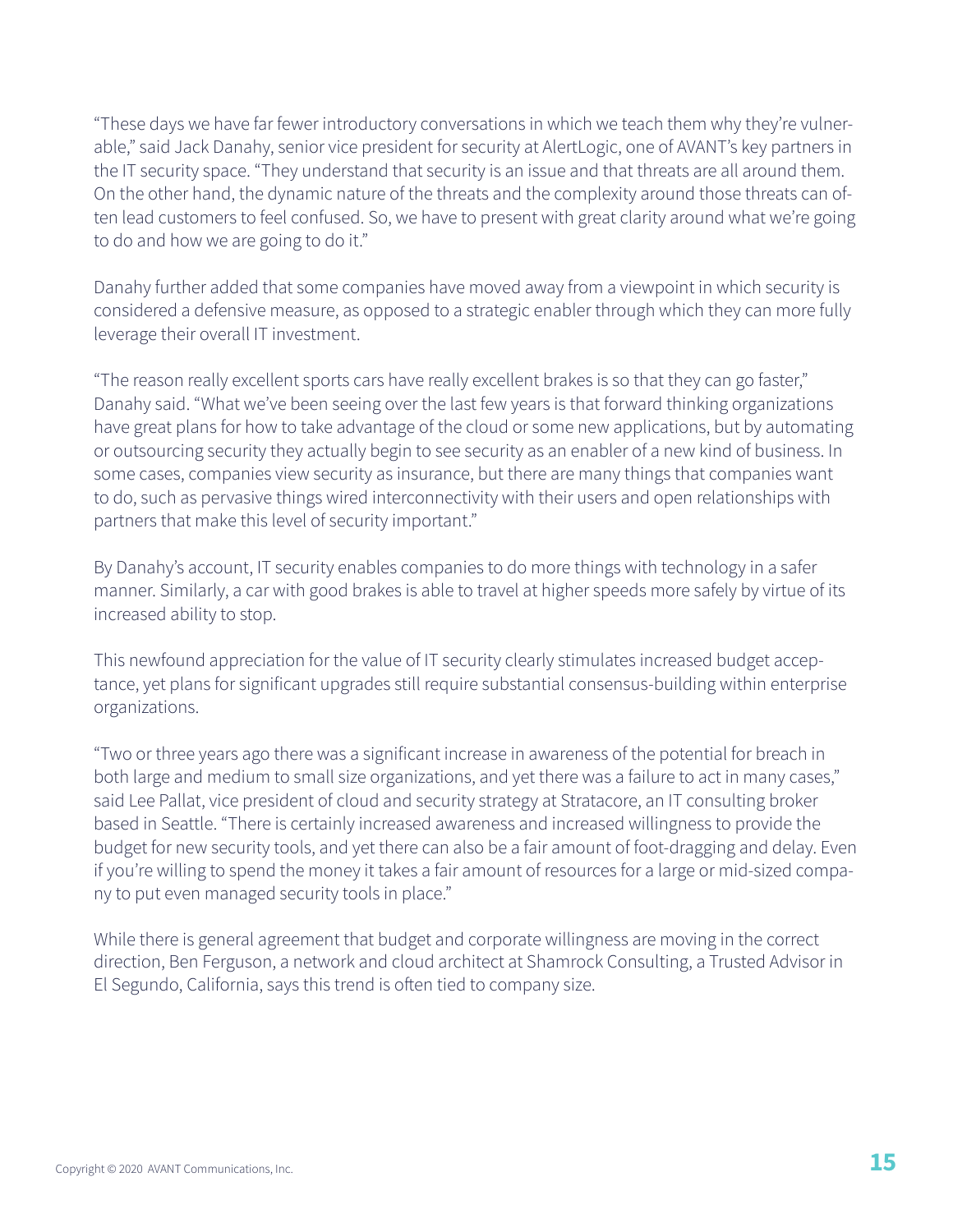"At the large enterprise we are seeing a lot more knowledge and understanding around how to create a security practice," he said. "In the mid-sized and SMB segments, we see a ton of negligence. I've had a lot of C-level people tell me, "We don't store social security numbers or credit cards in any of our databases, so we must be fine. And that's pretty scary because that's only a small segment of the attack surface."

Ferguson says it's a mistake to for Trusted Advisors to walk into their first meeting with a new prospect and ask them directly to identify their security vulnerabilities. "Nobody's going to give those to you," he said. "Plus, people don't know what they don't know. The important thing is to get a map of their network, their infrastructure, and their applications and then start looking to understand the Layer 1 through Layer 7 vulnerabilities. From the standpoint of the enterprise buyer, decision-makers should be willing to answer questions about how they respond to specific threats, and that's going to open up the conversation to building and adjusting plans and identifying blind spots.

In this modern era, enterprise IT decision-makers must also keep in mind that protecting against the garden-variety of hacker is no longer sufficient. They must also be aware that governments, and those who represent governments, are also involved in efforts to steal data, product roadmaps, design features, and similar items of value.

#### **The total cost of Enterprise Owner Security**

- **Purchase, installation, monthly charges, and maintenance costs.**
- **The cost of remediating future breaches, (both financial costs and "soft" expenses, such as damage to reputation.)**
- **Cost of staffing or third-party management.**

"The widespread use of cybertools by nation-states is really changing the game," said Leo Taddeo, the chief information security officer at Cyxtera, shortly before that company spun off its AppGate security line. "We have, of course, an increase in the sophistication of criminal groups, but what is really new in my view is the acceptance of cyber offensive tools by adversaries like China and Russia. It's become normal for Russia and China to deploy these tools against our government networks and also our private sector. The risks have gotten worse and the threat has increased, so companies have been getting very sensitive to the potential for true harm to the enterprise."

Leveraging his experience running a cyberinvestigative unit for the FBI, Taddeo recommends a riskbased approach, which means understanding your business, understanding what's important to your business, and understanding how to get the most security value for your spending. "Many times, the adversary teaches us what's important," he said. "They understand what truly has value and how it can be monetized."

Taddeo says company should adopt a layered defense, which includes a variety of measures aimed at extending the time it takes to penetrate while at the same time shortening the amount of time necessary for detection.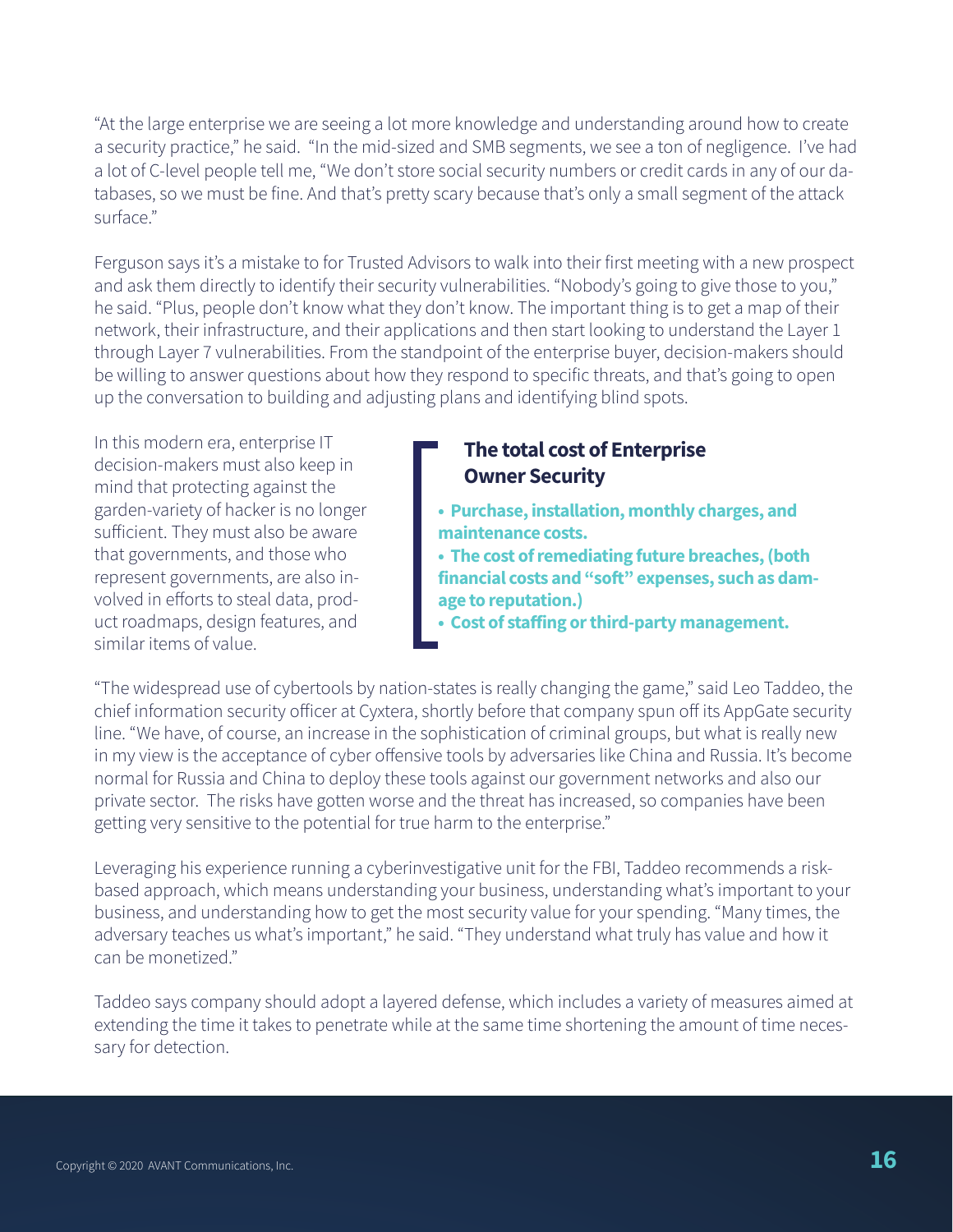# **Your Security Posture: Is it Working?**

Unless your company is truly starting from scratch with a greenfield installation, which is truly rare in the enterprise computing space, the first step in approaching your security posture will be a true and honest assessment of what is already in place. The operative term here is "true and honest." It may be tempting to gloss over newly discovered gaps or issues regarding the comprehensiveness of your company's IT security infrastructure. This is especially true if the discrepancies might reflect poorly on specific individuals. However, a problem found is nearly as crucial as a problem solved. Therefore, it is important to approach this exercise with as much honesty and integrity as possible in order to establish a broad base of protection that defends not only your most important assets, but also safeguards different routes among less important resources that can be used to gain deeper and more dangerous penetration. Trusted Advisors can plan an instrumental role in managing this process.

In a survey conducted earlier in 2019, AVANT Research & Analytics asked technology decision-makers to rank their cybersecurity posture on a scale of 1 to 10 with the rating of "one" representing no security posture; "four" representing reactive security; "seven" representing proactive security; and "10" representing adaptive security. Responses broke down as follows within specified company size bands by revenue. As shown in the table below, the cyber security posture steadily trended upwards as revenue numbers increased.

### **How would you rate your cybersecurity posture?**

(Out of a value of 10)



Source: AVANT Assesment Data **Overall Average**: 7.4

As your company evaluates its cyber security posture, place particular emphasis on the collection of supporting metrics, the identification of key areas in need of particular protection, areas in which necessary protection is not provided, and an assessment of specific risks, attack surfaces, and attack vectors. And, of course, the process culminates in a detailed look at how to mitigate any issues and execute improvements.

Organizations will often focus on protections for that single resource that they deem most critical or most valuable. They lose sight of the fact that the attackers merely need to access a vulnerable machine that has access to that critical resource, sometimes via multiple hops. Effective defense in this environment requires a detailed look at how systems are connected.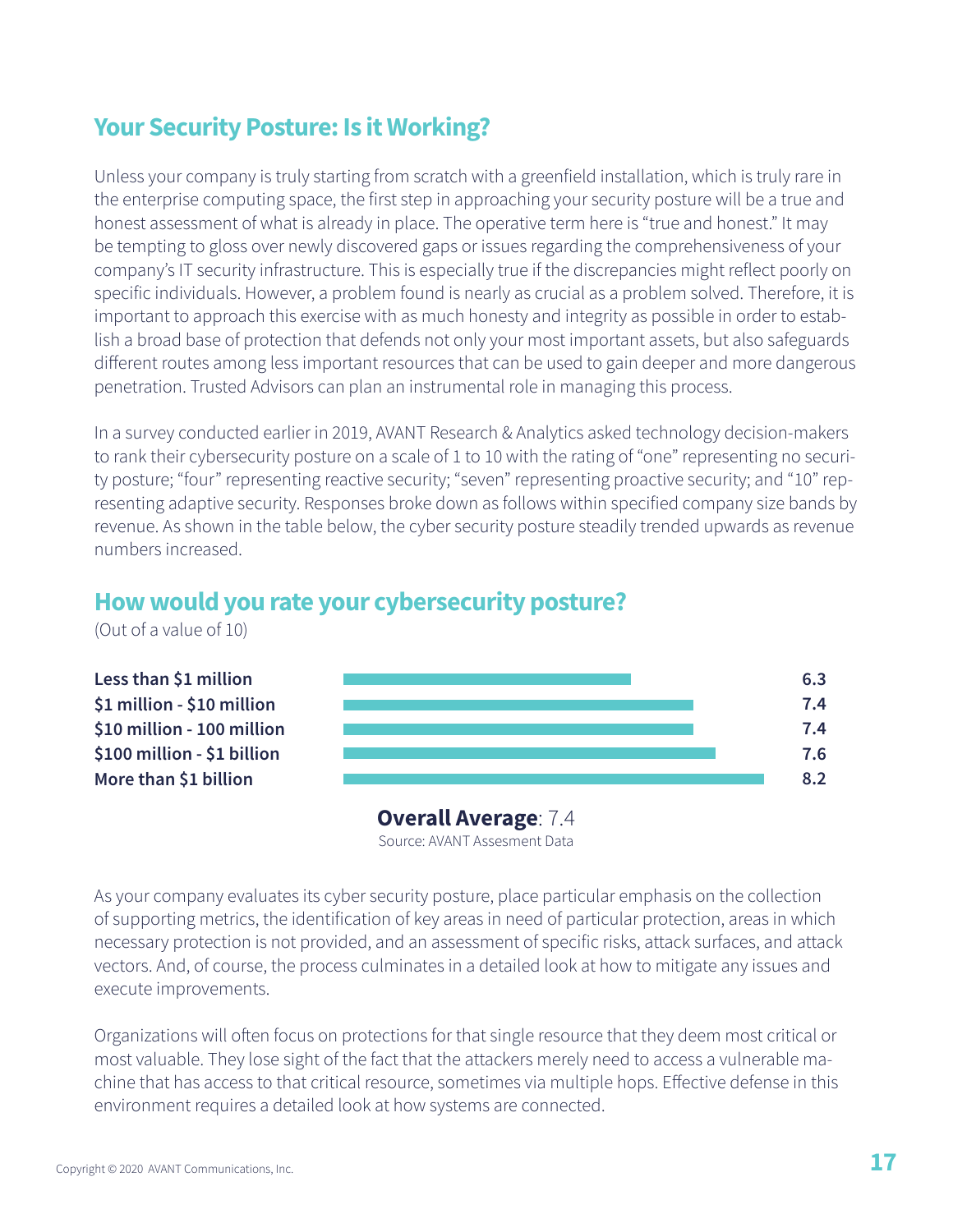In most cases, this involves a thorough review of the infrastructure, including any cloud services used by the company. The enterprise customer's Trusted Advisor can play an instrumental role in ensuring the proper execution of this phase. A penetration test and a test of exploits against employees may be advisable. These services can cost between \$10,000 and \$25,000. Some companies may be willing to do them for free, but the fee-based alternatives are generally viewed as more comprehensive.

"I am a huge advocate of proactive threat hunting," said Trustwave's Steve Baer, vice president of sales engineers at Trustwave. "And by that, I mean a realistic threat assessment; not just a pen test not a port scan, and not something you've had done by the same firm for the last three years. I'm talking about a deep, under the covers, search for adversarial activity in your environment. I equate that to making sure your foundation is sound before you build a house on top of it. You might do an architectural redesign, but before you do any of that, make sure everything is sound."

Most of the customers participating in AVANT's assessment surveys were no strangers to third-party security assessments. More than 60 percent have had such an assessment conducted within the last year, nine percent have done so more than a year ago, and another nine percent have never done a third-party security assessment at all. The remainder were uncertain of whether such a test had ever been done at all.

It will be important to view security from the standpoint of defending your data center while at the same time providing the necessary protections to fully support your company's web-facing products and services. This will be explored in more detail below. For the time being, however, it is important to note that the company's local infrastructure will need endpoint security, a traditional firewall, or in certain circumstances a next generation firewall that incorporates a variety of otherwise disparate functions. Decision-makers should anticipate a need for a comprehensive solution that gathers log information from a wide array of sources and inputs, and then correlates that data with both known threats and behavioral analysis to uncover threats that might not have an existing signature associated with it. This function is typically built around the use of a SIEM platform that should be coupled with intrusion prevention and detection capabilities that can be extended to server-based or virtual machine-based devices.

The alerts that arise from this kind of system need to be evaluated by qualified security analysts, and that's typically where an MSSP can be of service for companies that don't have the resources, or their own 24x7 SOC.

On the cloud side of the equation, most companies would be well advised to adopt a stateful firewall (which tracks network connections), a web application firewall, and DDoS protection, as well as making sure that the security features of the cloud service are properly configured from the customer point of view.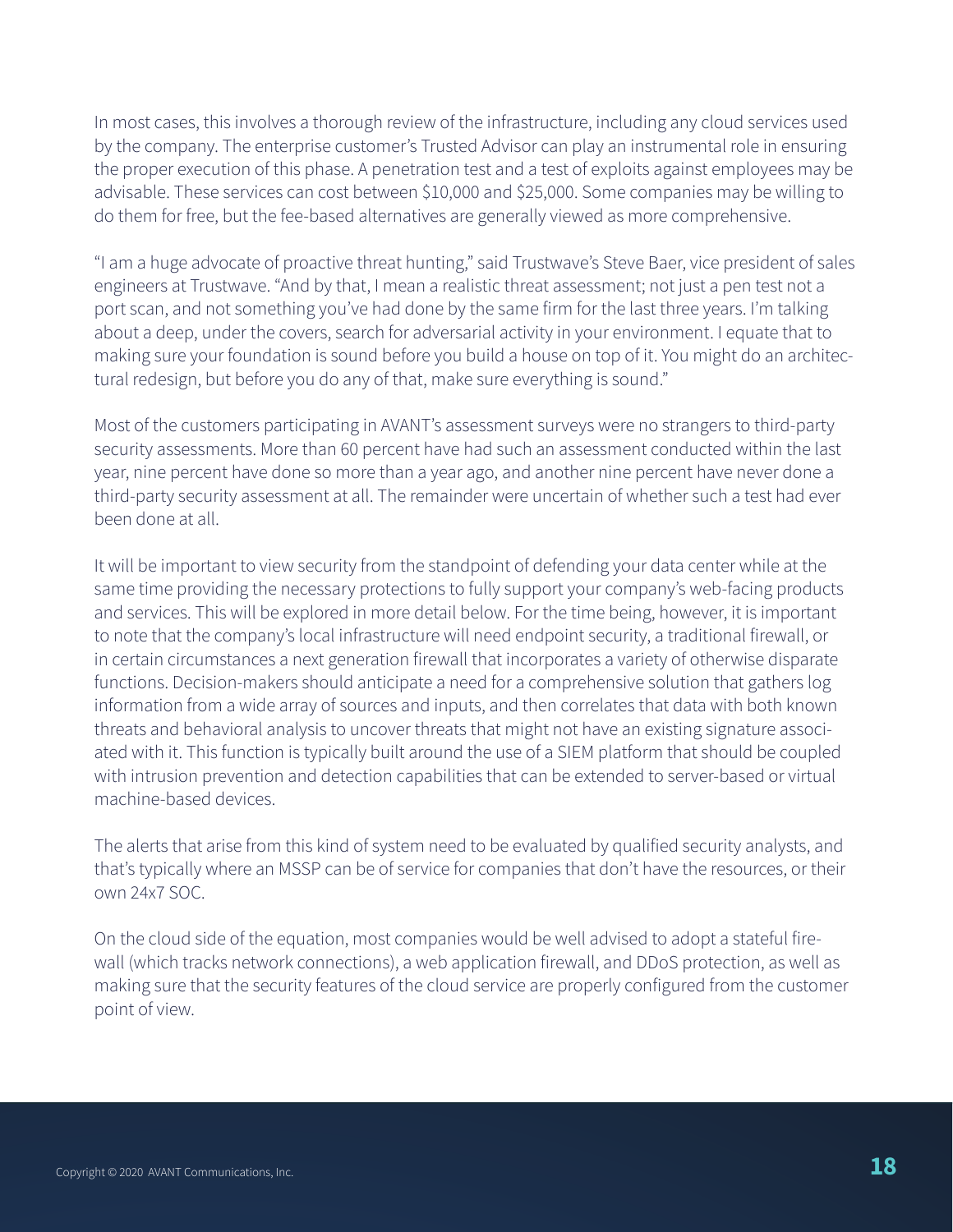# **Three Approaches: Reactive, Proactive, and Adaptive Security**

AVANT sees security deployed at three general levels, correlating not only to defensive tools, but also to the degree to which the organization establishes its own momentum around securing the enterprise and making sure key assets are safe. This framework was pioneered by our partners at Trust-Wave, a Chicago-based cybersecurity and managed security services provider.

"Reactive" translates to the basic table stakes of engaging traditional security products with which IT professionals are typically at least generally familiar. These would include antivirus, firewalls, IDS/IPS, email gateways, log collection, etc., as shown on the chart below. These are typically the types of measures to be found in a middle-aged to mature organization that hasn't really pushed upwards into the higher forms of self-protection. All of these things are beneficial and positive, but they also represent a basic level of protection intended to react to cyber-incidents wither when they happen or shortly thereafter.



"Proactive" security extends the reactive level by taking all the information and data fed to the organization by reactive technologies, and then layering security intelligence on top of that value. This may include reports on cybersecurity issues and efforts within your industry sourced from cybersecurity experts focused on your particular vertical.

"In this scenario, the enterprise organization is really trying to understand what's happening specifically in your industry with the types of services that you would typically use," said Ron Hayman, AVANT's chief cloud officer and a Certified Information Systems Security Professional (CISSP). "So, if there are particular applications or hardware that is used in your industry then you're using that security threat intelligence to better understand what's happening in that space."

Hayman also pointed towards features such as automated alerting, which reduces fatigue in an IT operations center or a SOC, by limiting those alerts to messages of high importance. "So basically, this is about collating all that data into something that gives you a picture of where to focus your resources to protect the organization," he said.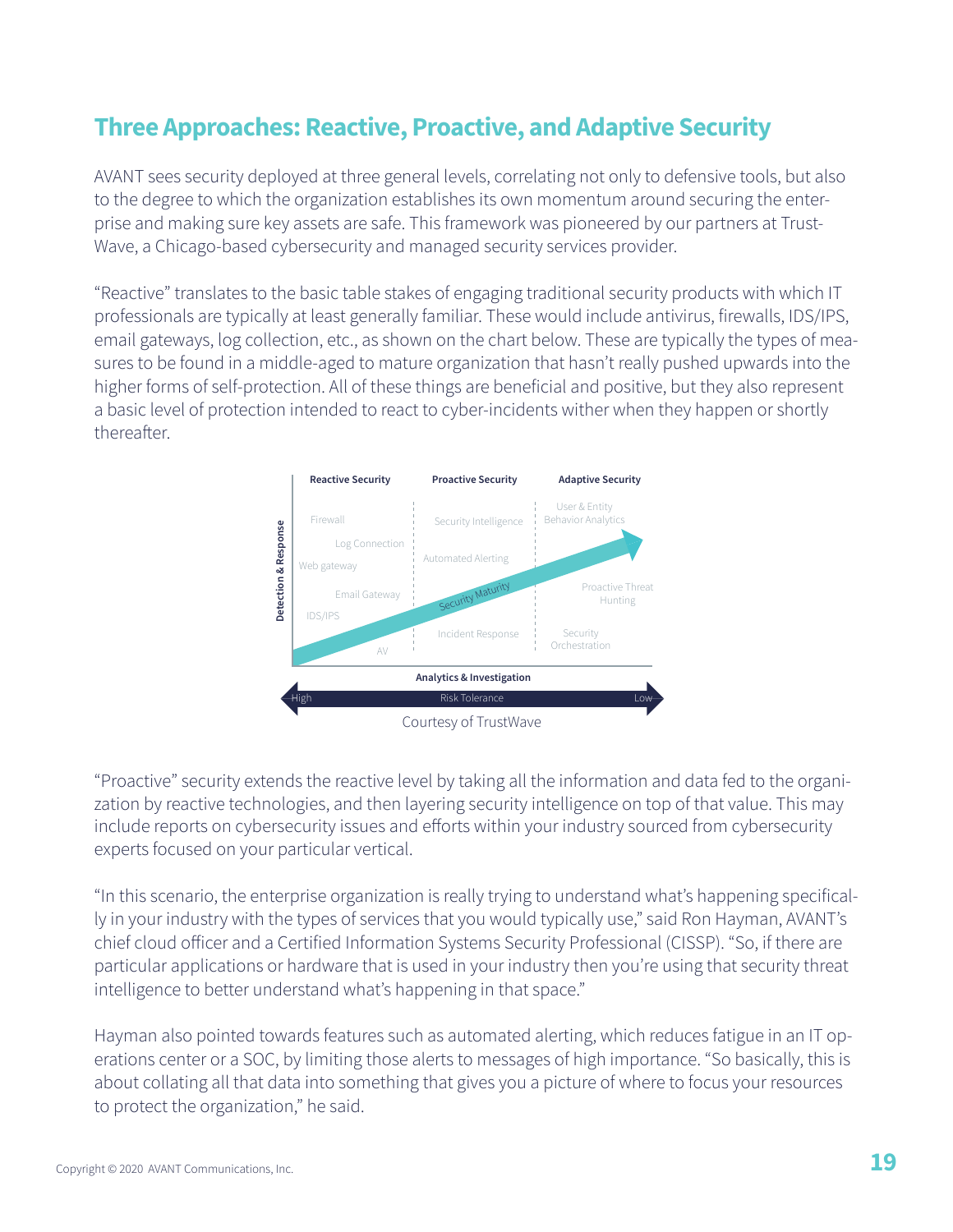"And then there is incident response, which is about investing in a plan and a team that can help you recover when a security incident happens," he added. "This can be a team from your MSSP or from your own team and Trusted Advisor who are taking a step above monitoring and are trying to define how to better protect the organization."

This initiative often includes Artificial Intelligence or Machine Learning, leveraging Big Data to help identify potential threats in key areas, and to determine what the response should look like in the event of an attack.

While falling short of actually fighting back, "Adaptive" security takes proactive security to the next level with a stronger focus on how to deliver the best possible outcome for the organization. Some of the things that fall into that category would be threat hunting, in which the organization engages an expert who specializes in security issues around your particular industry. That person does a comprehensive search for any evidence that the client organization is suffering from any of these specific breaches or attacks.

"This is about proactively using a tactical team to go look for what might impact your organization," explained Hayman. "You can do that across your network, including the endpoints. Then there's security orchestration, which is the automation of tasks that otherwise would need to be done by a security team or even an IT infrastructure team. Next, add behavioral analytics to allow you to understand what's happening with your users and whether they are doing anything that is outside the typical thing that they would be doing on Friday at 2 am, for example. If it sees a behavior that it believes is out of the norm, it blocks or restricts access to it."

In evaluating these positions, it's important to understand the company's relative maturity with respect to security, and the types of assets that most notably need to be secured. Oftentimes, compliance requirements actor into this equation, as well.

The cost of moving from one level to the next can be highly variable and dependent upon the number of users, number of locations, specific technologies, whether the capabilities are cloud-based or data center-based, as well as a number of other factors.

Most enterprises categorically fall into what we call the "proactive" phase of security; that is, they've implemented resources like intrusion detection, penetration testing, and a formal incident response plan. However, most have yet to achieve the "adaptive" phase of security, where their introducing proactive threat hunting, monitoring the dark web, and implementing end user/entity behavior analytics to identify abnormalities. Reaching this phase is pivotal to achieving security resiliency in a disruptive climate.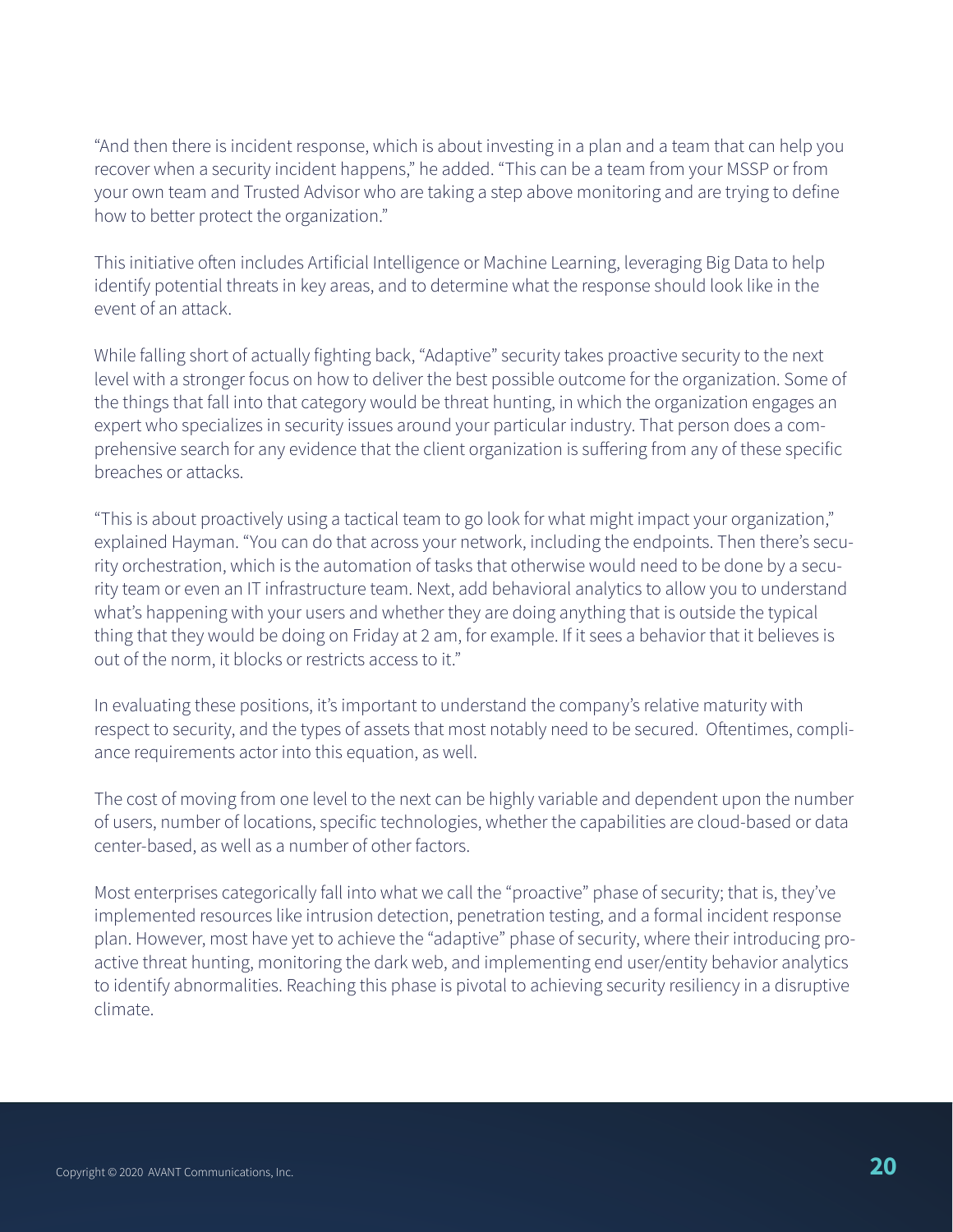# **Coordinating Technology, Policy, Operations and Response**

Although effective IT security decisions focus largely on the related technologies, a number of operational and managerial aspects must also be properly planned and executed in order to maximize the odds of success.

On the resource planning side of the equation, bear in mind that the industry is grappling with an ongoing shortfall of trained personnel. According to Cybersecurity Ventures, there will be 2 million more vacant positions in the cybersecurity sector than competent people available to fill them. That number is expected to increase to 3 million in 2021. The law of supply and demand dictates that this situation will drive up the costs of hiring and keeping those individuals, who are now enjoying brisk traffic in counteroffers from other potential employers. It's also fueling a substantial trend for outsourcing these responsibilities to MSSPs and Trusted Advisors who forge a specific business model and competencies in the security space.

According to Markets & Markets, the global managed security services market size is expected to grow from \$24.05 billion in 2018 to \$47.65 billion by 2023, at a Compound Annual Growth Rate of 14.7% during the forecast period.

AVANT's State of Disruption Report shows that companies across the broad market are moving to third-party managed security service providers at an annual rate of 5 percent RDI. This number ranges higher for specified verticals, especially E-commerce, which we measure at 12 percent RDI.



Similarly, companies among the broad market ranging in size from \$100 million-\$1 billion in revenue tend to be the most willing to adopt third-party security services, as shown below:

> RDI of Third Party Security Services Adoption by Revenue Source: [AVANT State of Disruption Report 2019](https://sommita.net/tools/security) 1% RDI 5% RDI 7% RDI 7% RDI \$1-10m \$10-100m \$100m-1b over \$1b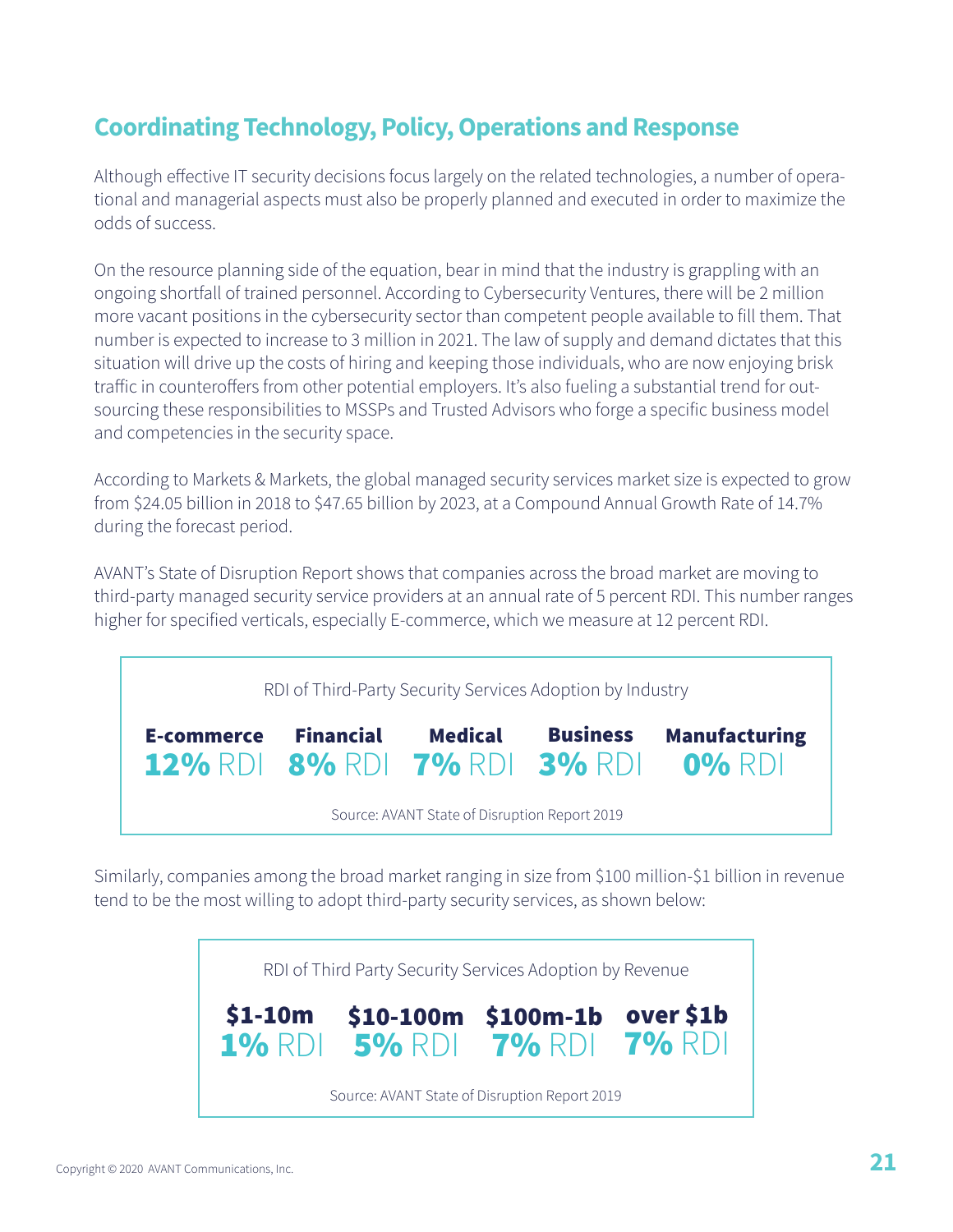Whatever the means, security investments will always need to be balanced against the resource capacity and limitations of the enterprise organization.

"Typically, clients understand they have gaps they need to fill," observed Stratacore's Lee Pallat. "You have to guide them in a way that enables them to gradually fill those gaps with an array of managed services, of security tools that fit within the existing resource constraints of the organization. You also need to bring all the different stakeholders together and get them on board, and then push all of that through procurement at an executive level to make sure everyone is aligned."

In the midst of ensuring that planned technologies and available resources are properly balanced, it generally becomes more clear who the key stakeholders within the enterprise organization are likely to be. These individuals should be called upon to craft policies under which IT security should be managed. These policies need to define assets that are in the highest need of protection, who has authority for different aspects of enterprise security, operational requirements, and consequences for violations, In addition to security experts and IT people, Finance often plays a role, as does the C-suite management, Legal, and other teams.

One important consideration involves what types of data you want to collect, and how long that data should be preserved. The knee-jerk reaction for some people may be to collect as much as possible and keep it for as long as possible. But that can very quickly translate to a truly massive attack surface, to say nothing of the cost of securing it. Add on top of that the costs of any legal ramifications that can occur in the event of breach. All of these matters lead to very serious questions.

"What am I legally required to hold and for how long?" asked Trustwave's Steve Baer. "Question those things, because the longer you hold onto it, the longer you're responsible for it. And you're also responsible for the destruction of that data. Organizations need to be smarter about those things. If it gets extracted, your company is probably responsible for that, too."

AlertLogic's Jack Danahy said, "If I can be more rigorous in my examination of the data I'm going to store, how I'm going to store it, and how I'm going to link those areas of storage, it definitely reduces the complexity of my environment. And every time I decrease the complexity, I increase my ability to secure it. Taking the time to decide what to keep can be a real fact-finding exercise into what I'm going to look for, and the threats I'm worried about. A collateral benefit of performing that analysis is that I can become more targeted in how I'm going to use my security resources. I can develop a more proactive stance, based on the types of data I'm going to gather."

"It's a complicated issue and I think it's important to have a guide," summarized Hayman. "That's where the trusted advisor comes in to play. They have access to experts from the leading MSSPs. Ultimately, you want to partner with someone who can help you get all the way to your goal. That goal will sometimes need to change, and given the deficit in cybersecurity talent, the only way to do this successfully is to partner."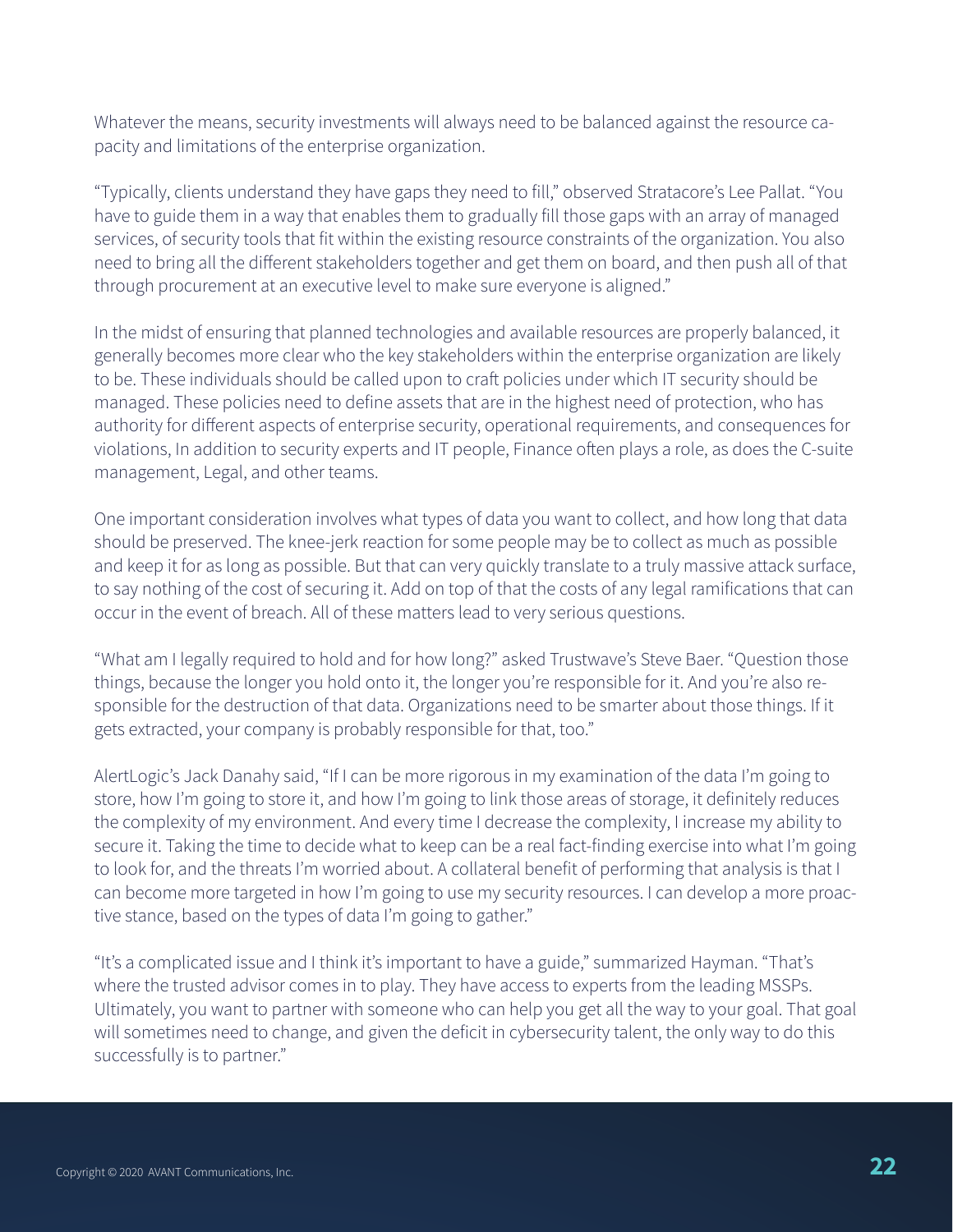## **Trusted Advisors and MSSPs**

Given the relative scarcity of skilled security experts, enterprise decision-makers will need to make careful choices about how their security postures will be managed and delivered. Perhaps there is someone in-house who can rise to the task, but that likelihood tends to be quite limited – especially when the risk is viewed in the light of security's constant changes. While a network can be built on existing technology to operate effectively well into the future, the same cannot be said of IT security, which is a sort of high-stakes "whack-a-mole" game in which attackers try to circumvent defenses, defenders try to fill those gaps, and attackers repeat the cycle by looking for new vulnerabilities.

In this environment, Trusted Advisors, often in conjunction with managed security service providers (MSSPs), will offer the best option – perhaps independently, or perhaps in tandem with one another. Depending on the security expertise within your organization, MSSPs might provide different functions.

"The smart CISOs [in enterprise organizations with substantial security expertise] are looking at the capabilities of their team and trying to figure out which low value tasks that can be outsourced to the MSSP, while the higher value stuff is done by the internal team," said Brian Stoner, VP of Channels & Alliances at ALTR, which offers data security-as-a-service. "That works down into the midmarket, but when you get into the SMB space, the MSSP typically becomes the outsourced security shop for a lot of them. That's a smart play for the SMBs because they really can't afford high-end security professionals. In their case, the MSSPs do the vetting and choose the products. The customers don't have to worry about the individual components."

In either case, Trusted Advisors clearly recognize the level of expertise involved in keeping their customers' data safe. They are therefore more willing to engage partnerships than ever before.

"Agents are typically aligned with MSSPs who focus on this issue all day long," said Gary Schick, National Partner Manager at Quest Technology Management. "Most agents and MSSPs will also have a quick reaction team, which will include people who specialize in this type of attack. These people might be their own employees, or they might include outside people whom they know and trust."

"We certainly support engaging with an expert partner in two aspects," said Lee Pallat of Stratacore. "One is having an incident response retainer which gives you access to a professional cybersecurity SWAT team to provide real-time guidance when breaches occur. The other aspect is for them to help you build an adequate response plan for when the breach occurs. What are your communication procedures, both internally and externally? What operational steps will you be taking to make sure you have all the necessary logging and tracking in place so you can identify what has happened and whether any data has been lost?"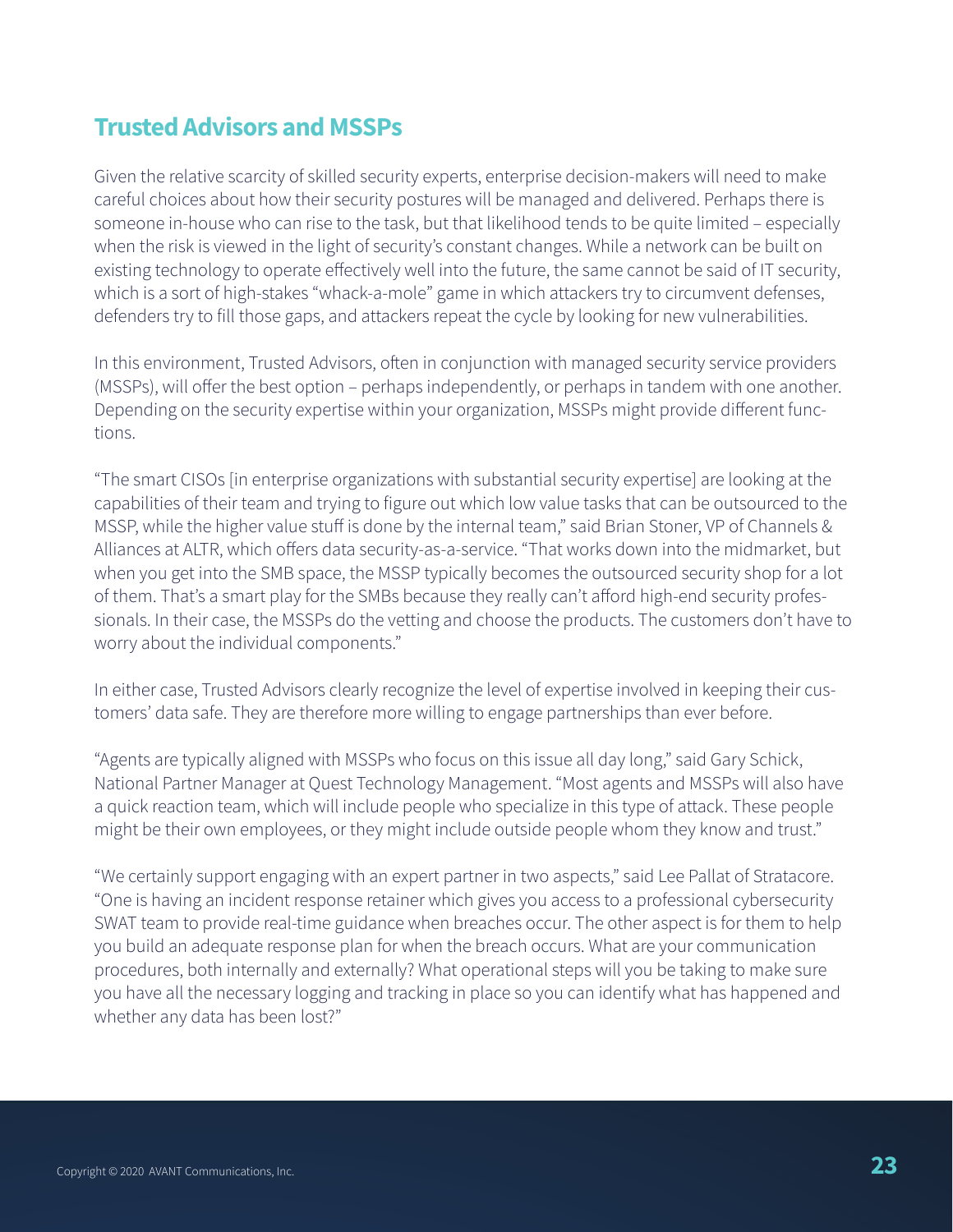### **Defense-in-Depth vs. Zero Trust: On-Premises vs. the Cloud**

On the technical side, these response plans usually take on an expanded dimension, given that many companies are using both cloud services and customer premises equipment. Both of these environments share certain risks, as well as pose independent risks of their own. Focusing on either one at the expense of the other is almost guaranteed to make your company less secure.

In pure-play terms, the customer premises side is largely about securing a perimeter. You know the types of hardware being used and you know where those devices live. Your company is the sole arbiter of whether that infrastructure is properly secured and if it's not, it's usually not hard to identify the key suspects responsible for the oversight. For a long time, the mantra for securing the perimeter has been a concept called "defense-in-depth."

Defense in depth (also known as the Castle Approach) is an information assurance (IA) concept in which multiple layers of security controls are placed throughout an IT system. By bringing together a variety of security controls layered on top of one another in a collaborative rather than competitive way, enterprise companies can more easily detect and respond to threats by having more options for their detection and mitigation. Each one can address a different portion of the overall risk by improving database security, network access control, content management, perimeter management, compliance, endpoint and mobile security, intrusion detection and prevention, access management, and more. All of these can be applied across different layers of your infrastructure based on need and practicality, as shown below.

Don't forget that mobile devices, some of which may be owned and controlled by your employees and partners, can also cause significant risk. For those devices that do belong to your company, a comprehensive mobile device management (MDM) platform is likely in order. These systems can mitigate risk by properly accounting for inventory, scan for viruses, malware, and other issues, encrypt on-board data, provide general monitoring of the device, and even conduct a remote wipe if the device is lost or stolen.

**Defense in depth (also known as the Castle Approach) is an information assurance (IA) concept in which multiple layers of security controls are placed throughout an IT system.**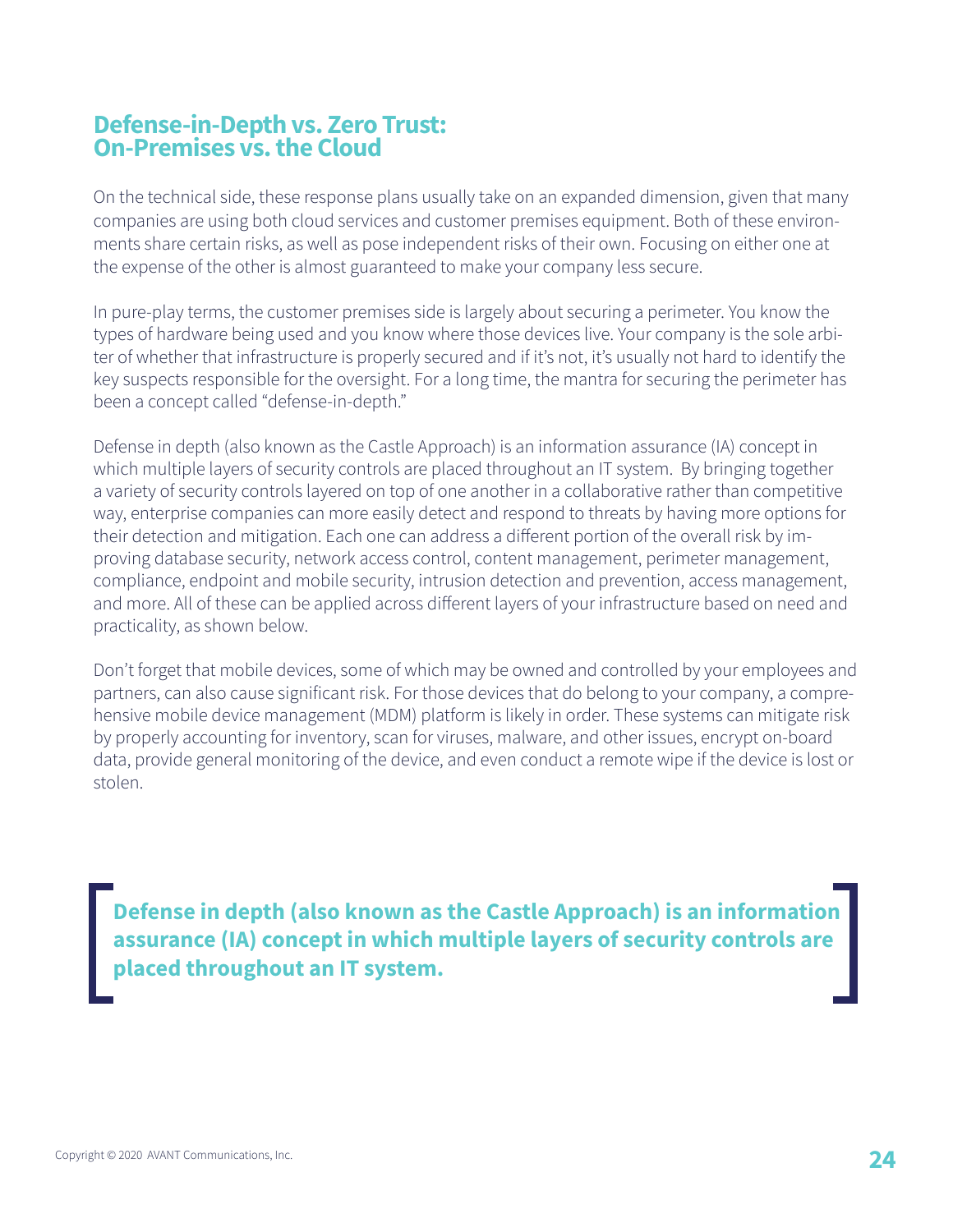"Defense-in-depth really comes down to one thing, and that's visibility," said Trustwave's Steve Baer. "What's going on? What applications are in flight? What data is in use? Where does it go? Who touches it? And in some cases, there might be external partners getting involved. Does that introduce more or less risk to my environment? I need visibility into that supply chain."

> **A full complement of threat vectors must be covered in order for this strategy to work. For example:**

- **Applications can be compromised through successful phishing attacks, faulty plug-ins, ineffective/underutilized patching policies, and other vulnerabilities.**
- **Data can be held captive through ransomware and related encryption.**
- **Endpoints may be penetrated by advanced persistent threats, spoofed credentials, viruses/malware, weak authentication followed by privilege escalation, or the occasional zero-day threat as it is released "into the wild."**
- **Networks may be improperly accessed through clients or servers.**

#### **• Sysadmin can fall victim through spoofed credentials or compromised equipment.**

"If defense-in-depth means that I need multiple kinds of protections to make my organization safe, I'm perfectly cool with that," commented AlertLogic's Jack Danahy. "But the problem is that people don't think enough about defense-in-breadth. Organizations will transform themselves digitally and head off into the cloud. And while they might have done a good job of securing the customer premises, when they move into the cloud, they haven't done all that thinking. They need to think broadly as well as deeply because we've seen organizations spend an overabundance of resources in a one area, and then be taken down by a simple failure in an area where they haven't spent as much time."

In some cases, they haven't spent any real time thinking about it at all.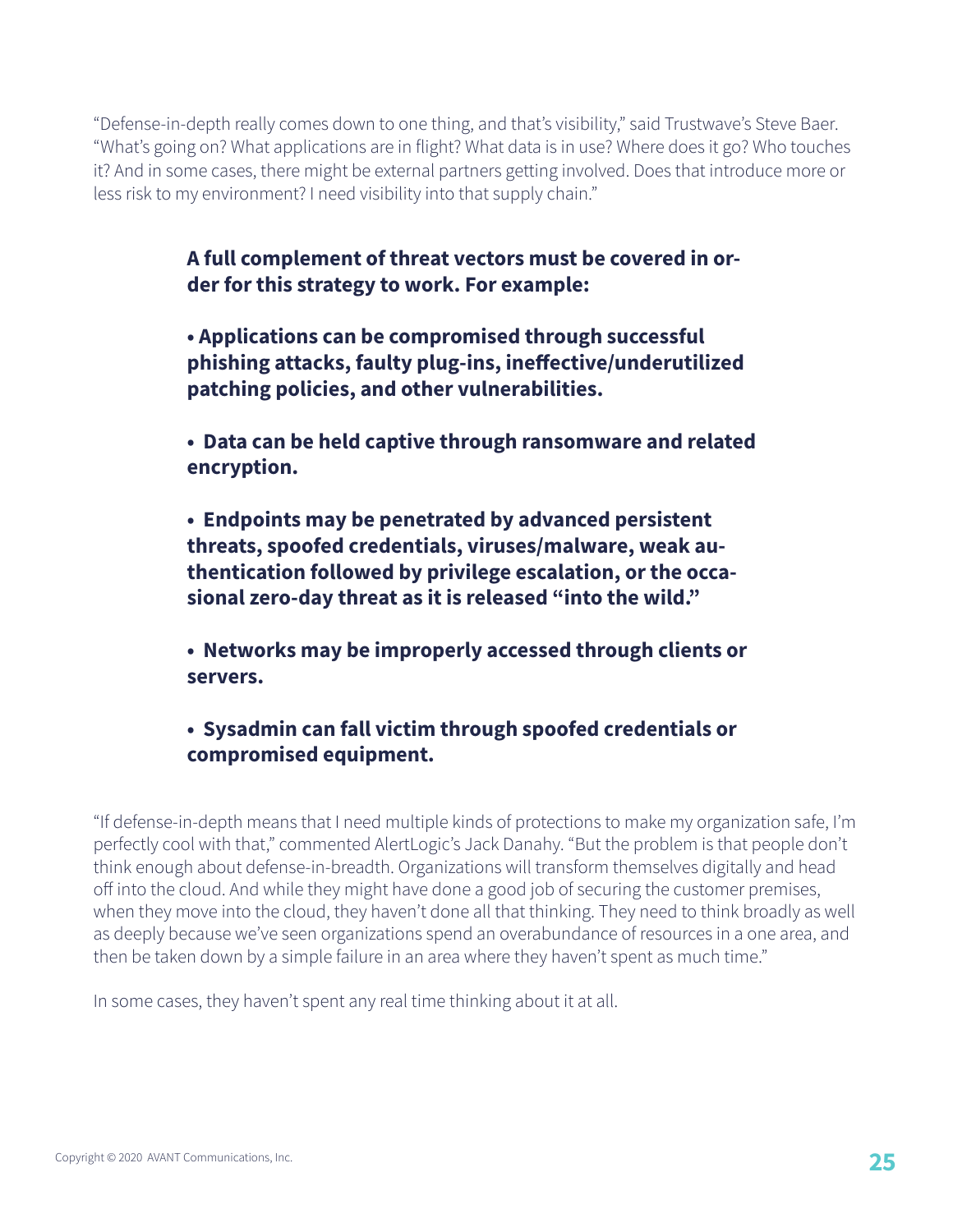"Many companies have moved data to the cloud without advising IT or InfoSec," said Masergy's Ray Watson. "So, they spin up an instance without knowing about securing buckets or default credentials or web application firewalls. Novices configuring these things can be especially problematic. Even under normal circumstances there are new and different attacks. There are new implications to think about, and the security posture can be quite different from what you're used to."

While on-premises infrastructure is largely about defending a defined perimeter, cloud computing is largely managed by the cloud service provider, such as Amazon, Azure, Google, Rackspace, or any number of other providers. The customer's visibility into how security is delivered is generally quite limited. That includes events, alerts, and activity logs. When selecting a cloud service provider, enterprise IT decision-makers should inquire about which activities are logged, and what level of forensic reporting they can access in the event of a breach.

In most cases, however, some aspects of security configuration can be determined by the customer organization. These would include patching/updating their software, effective management of how their network is connected to the cloud, and access control. Failure to properly execute that configuration can lead to a host of alerts or worse yet, gaps in security. This aspect requires a certain amount of caution as well. As most IT people will attest, an overabundance of alerts can bring about "alert fatigue"; a loss of focus, especially if most of those alerts are false positives.



"The cloud is not guilt-free computing," said Steve Baer of Trustwave. "The cloud is great, and faster, and usually less expensive, but it still requires the necessary due diligence and visibility. Don't ever get lured into the idea that because you're in the cloud, it's not your responsibility. It's still your data."

Much of the responsibility is defined by contract. Therefore, cloud customers are well-advised to carefully read their documentation in order to find out where the security lines are drawn. Most of the hyperscale security breaches have occurred because a business user of AWS or Azure did not properly configure a platform setting, leaving an exposure to be found later by a bad actor. Fortunately, there are Trusted Advisors who can help you find service providers that specialize in providing this type of assistance. Traditional hosting companies, such as Rackspace and Ntirety have become experts in managing AWS, Azure and GCP solutions, including cloud security management.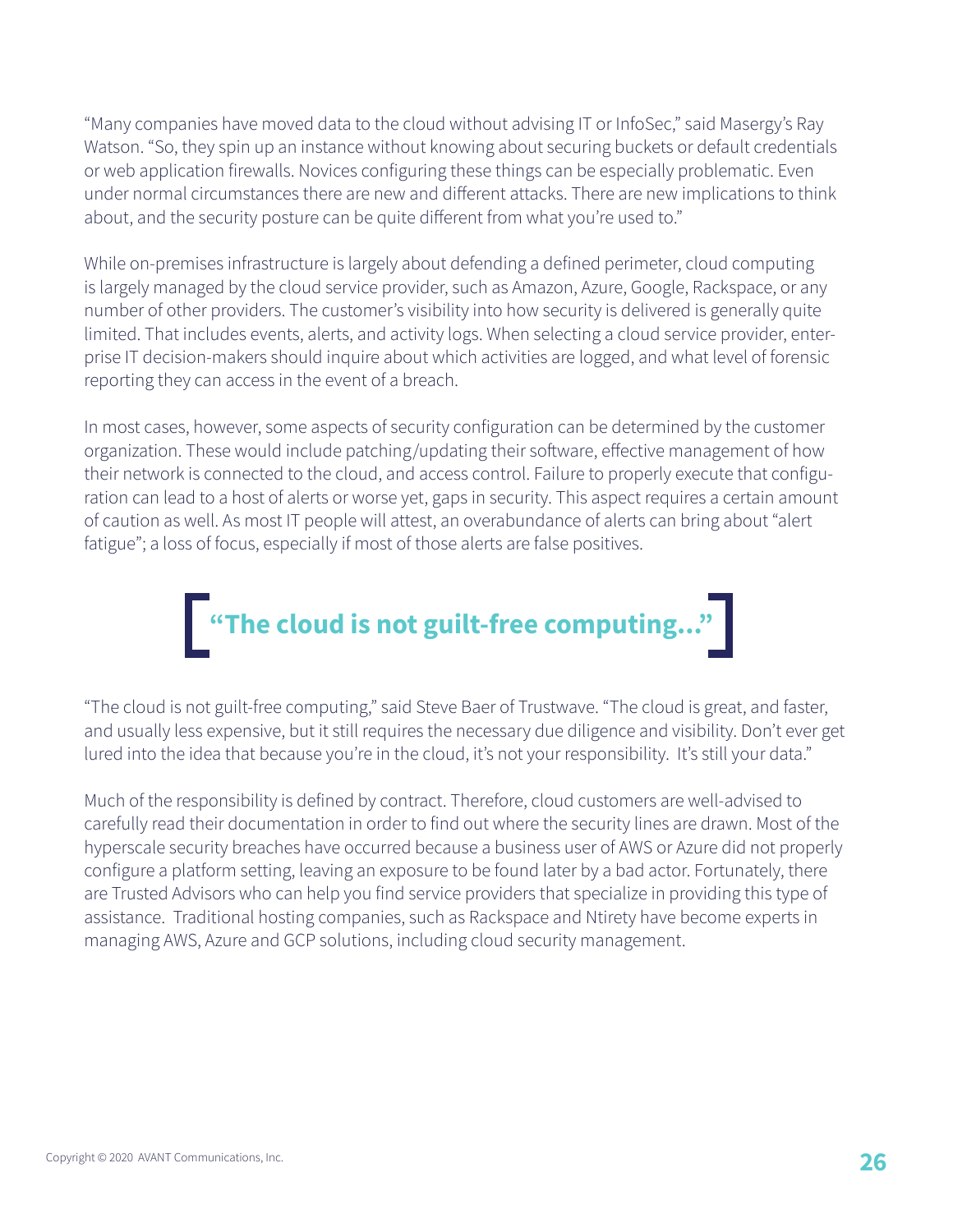"Many enterprises are completely unaware of the managed hyperscale services available from MSPs" says Drew Lydecker, president and co-founder of AVANT. "It's become impossible for an individual to keep up with all the thousands of new features and changes hyperscale's are deploying each year. That's where MSPs excel. They stay on top of all the changes and help companies use platforms more effectively and securely."

Given that the perimeter-based approach of data center security is far too limited to meet the needs of cloud computing, the concept of "defense-in-depth" is rapidly giving way to a new, cloud-centric approach called "Zero Trust." One can make the case that Zero Trust works with the assumption that the entire network is already compromised. That is a bit of an overstatement, but Zero Trust is indeed based on a lack of trust in devices and machines.

"One part is knowing how to do authentication around users, around groups and around roles, explained Ray Watson of Masergy. "AI and machine learning can be used to watch for anomalous behaviors, triggering alerts very similar to what happens when there is a weird charge on your credit card."

Taking that one step further, the use of multifactor authentication is typically a good idea. In most cases, this involves a code being transmitted to the user's mobile phone via SMS. The user then enters that code into the application interface and, if the code is entered correctly, access is granted. While multifactor authentication is not an absolute guarantee that unauthorized people will not access your resources, it is an important layer of extra protection that is neither expensive nor especially difficult for individual users.

"Instead of thinking we are going to be able to defend all attacks, it's really coming down to reducing dwell time which is how long the bad guys are inside," Watson added. "It's also about segmentation, which is really about making sure that if someone does get in, they can't gain access to the corporate jewels, so to speak. Many people today are talking about managed detection and response, in which we see when an attacker penetrate and then immediately act to minimize the damage."

**"It's become impossible for an individual to keep up with all the thousands of new features and changes hyperscale's are deploy- ing each year."**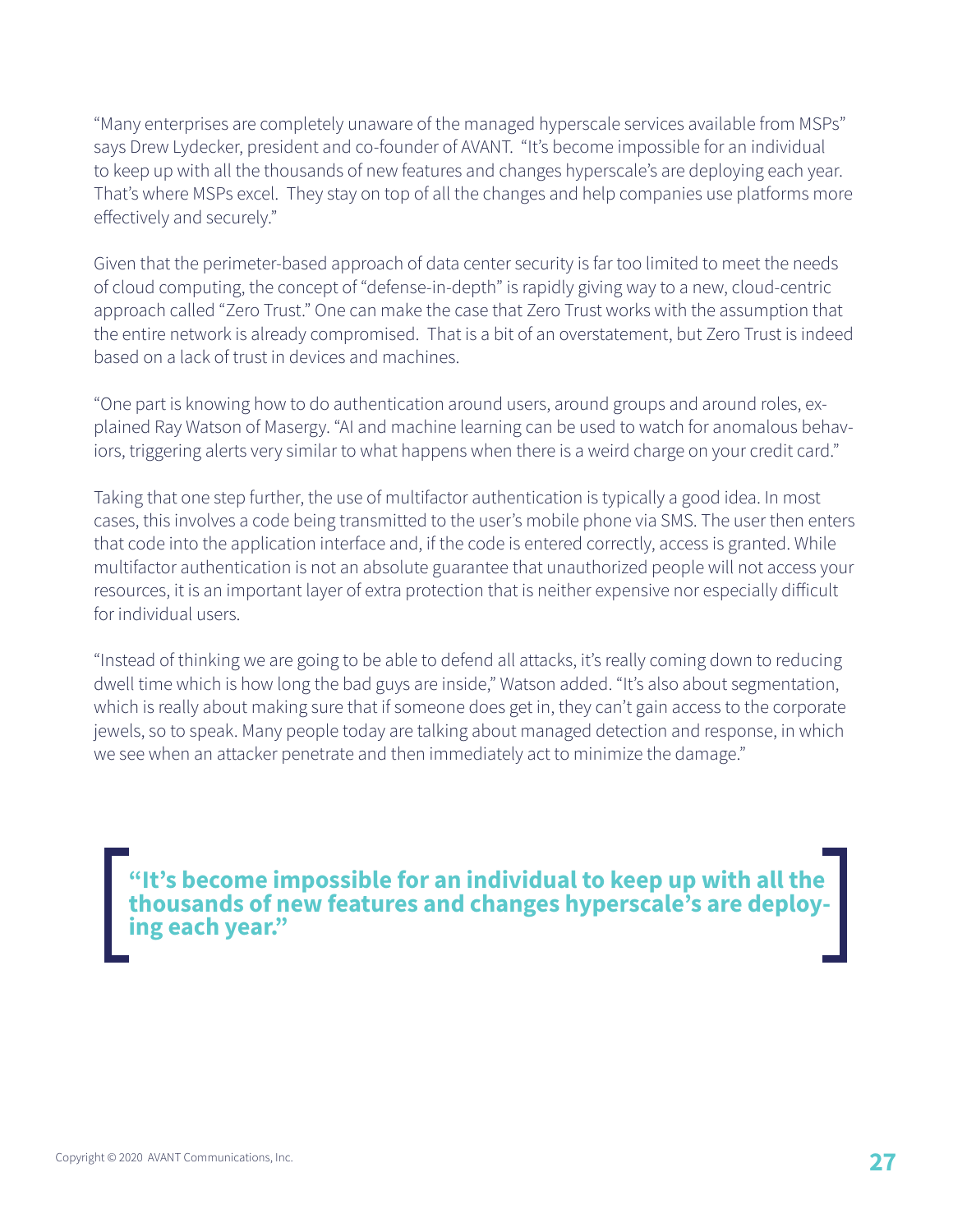Some experts make a valid case that Zero Trust and Defense-in-depth are often best used in conjunction with one another. This is especially true in hybrid environments where the cloud is used in conjunction with on-site IT infrastructure. In either case, both have their pros and cons, according to Brian Stoner VP Channels & Alliances at ALTR, a Trusted Advisor that specializes in data security as a service.

"With defense-in-depth, the additional layers [of complementary security products] give you greater opportunity to trip up the attacker," he said. "The problem is that you've now got all these logs from various products and devices, and all that data can overload your SIEM [security information and event management] platform. On the other hand, Zero Trust makes a lot of assumptions that can be difficult to implement. The other challenge is how to handle third parties and BYOD without assuming undue risk? It gets more difficult as devices proliferate.

"The solution is a mix of both," Stoner concluded. "We have to defend the perimeter, the application, and the data."

Regardless, each customer should develop a comprehensive disaster recovery plan that can restore access to company data in the event of breach, or even in the event that the cloud service provider fails its business and closes its doors with your company's data behind those doors. These days, Disaster Recovery-as-a-Service has emerged as a viable option that offloads much of the complexity that would be otherwise faced by the end customer. Decision-makers should ask the service provider about "recovery points" that define how frequently data is backed up, and "recovery times" that define how quickly service will be restored, either through the provider's primary network or supplementary infrastructure. Note that some providers offer more options for recovery points than others.

For more information: https://sommita.net / info@sommita.net / 206-783-4742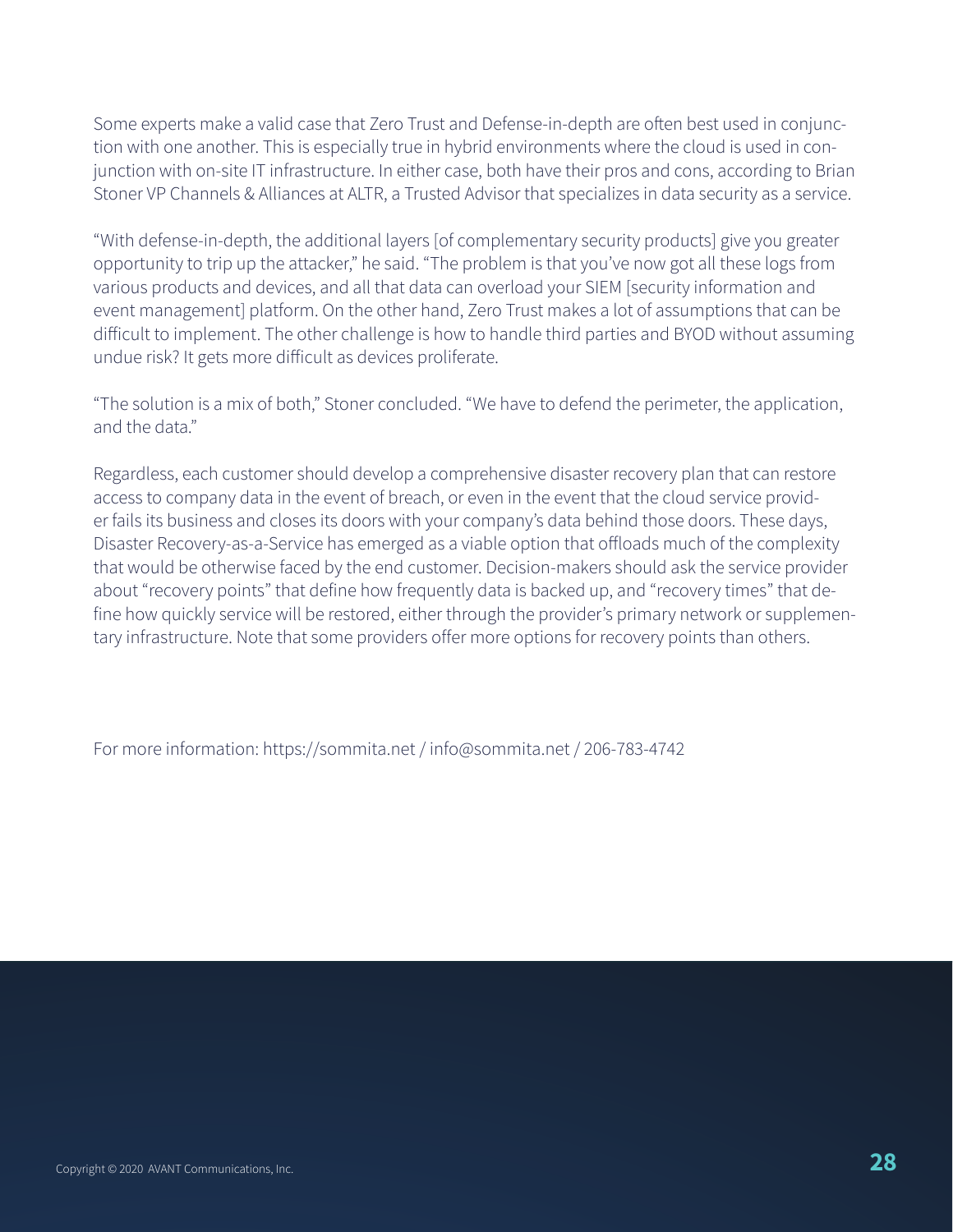# **"Compliance is not security, and security is not compliance."**

# **Compliance**

This statement can potentially be attributed to a number of sources, but it has definitely become a widely used trope in the security sector. While security moves too quickly to be effectively codified into a set of requirements that works in all instances, both now and in the future, there is also something to be said for the structure that compliance standards can provide. They are designed to protect the general public as well as the companies forced to adhere to them.

In the United States, the most prominent compliance standards include PCI, which provides regulations around credit cards and other modes of payment; HIPAA, which focuses on medical/healthcare data; and Sarbanes-Oxley, which is designed to preserve the integrity of corporate financial reporting. ISO and SSAE also factor into the equation. In Europe, GDPR has become the de facto standard, and carries serious financial implications for failures to comply.

U.S.-based respondents to AVANT's assessment survey points to enterprise customers adhering to the following standards at the proportions shown below, based on 197 responses.

#### (Based on 197 responses) **PCI HIPAA ISO Sarbanes-Oxley SSAE 16 Type II 47% 33% 16% 15% 14%**

# **Compliance Standard Required**

Source: AVANT Assesment Data

Even if your company is not required to adhere to a standard, it is often a valuable exercise to choose a standard that can be used as a useful framework for establishing necessary controls and policies.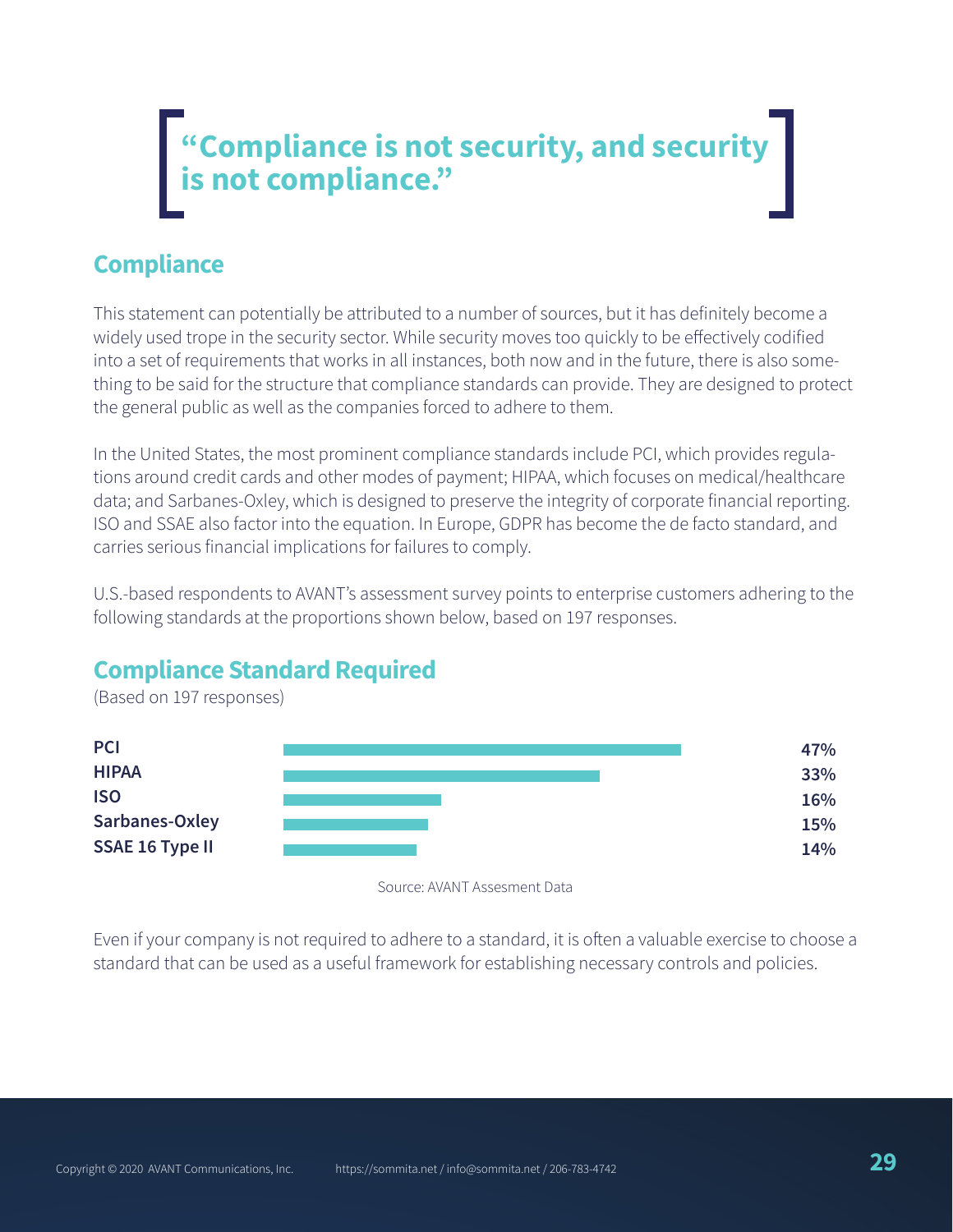# **The "People" Aspects of Security**

In addition to technology solutions, most Trusted Advisors are likely to recommend that companies require their employees to attend IT security related educational programs. A number of companies are already requiring such participation on an annual basis, frequently in the form of a third party-designed webinar that focuses on human behaviors such as identifying the characteristics of a likely phishing attack. The extent to which these initiatives are effective can be somewhat debatable, but most experts agree that if they prevent at least one person from plugging-in a USB drive found in the parking lot, then at least some value has been delivered.

"User education is critical to preventing phishing attacks, but you have to assume that you're not going to get 100 percent effectiveness across your entire user base," said Stratacore's Pallat. "The phishers are getting more and more sophisticated, so even a well-educated user can fall victim to a well-crafted spearphishing campaign. So, it's just as important to put some additional email security in place to either sandbox URLs or provide that extra layer on top of what's already available."

While security technologies can go a long way towards protecting your company, a comprehensive education campaign for employees is almost always the necessary next step.

There is one other important "people" aspect of IT security worthy of consideration. While security professionals play a crucial role in protecting the company and its data assets, they are often viewed by their colleagues in a less-than-favorable light.

"There's a battle between the security and the operations people because security tends to make things more difficult, and Operations' goal is to get things done," said Ben Thornton, CTO of Opex Technologies, a Trusted Advisor that specializes in security and other Information Technologies. "The security guys are seen as the "no" guys. So, we try to find out what their concerns are, change that impression and accomplish security goals in less obtrusive ways. This helps to build credibility and good will with other groups within the company. This way, when you do have to say no about something, they don't just try to work around you. They need to see that you have solid reasons.

**Don't be the "no" person or the "yes" person. Be the "solutions" person."**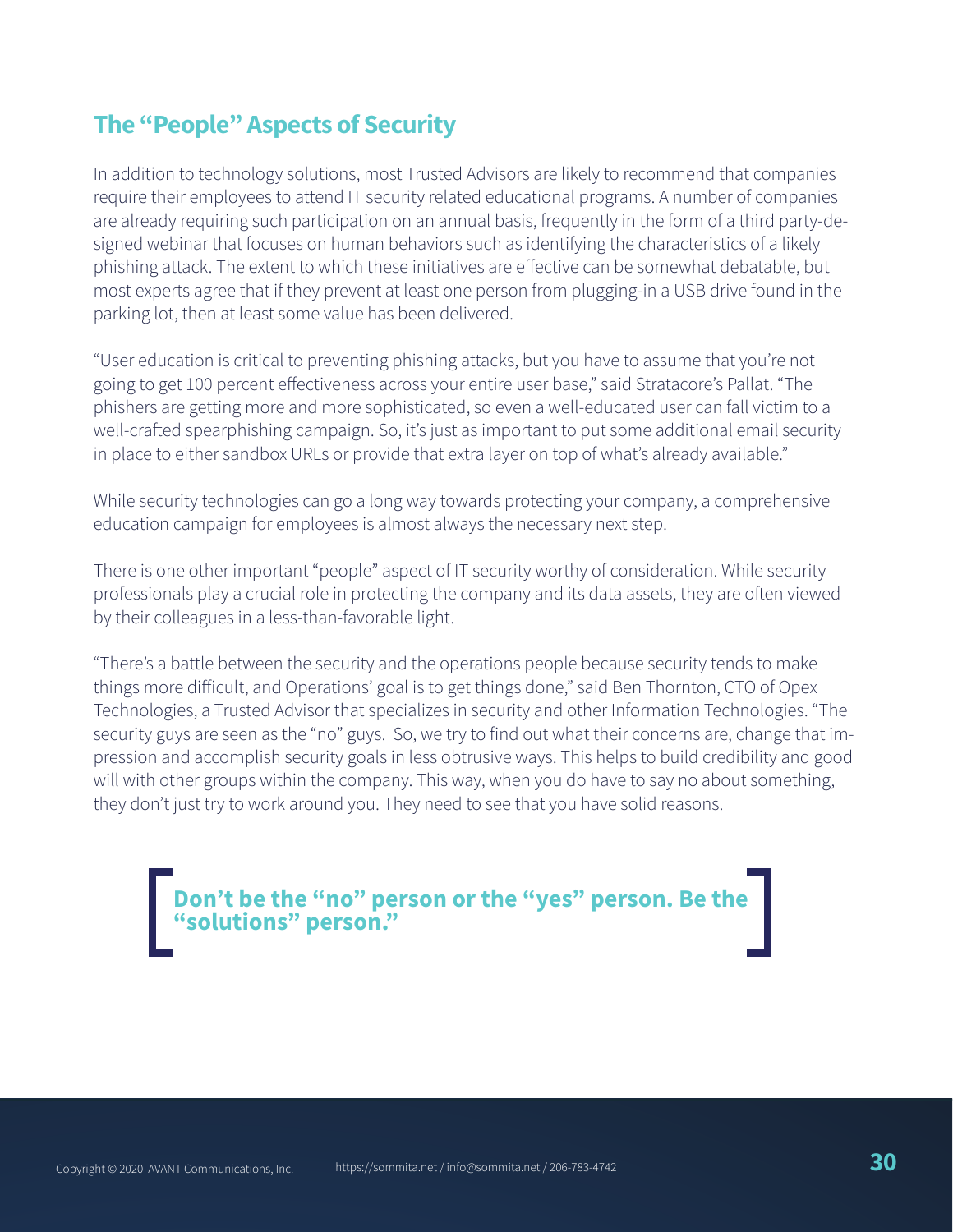#### **Key Action Items**

• "Fast cars can go faster if they have good brakes." Approach security as a technology enabler as opposed to a defensive requirement.

• Decision-makers should be willing to answer Trusted Advisor questions about how they respond to specific threats. Doing so will help them help you.

• Place particular emphasis on the collection of supporting metrics, the identification of key areas in need of particular protection, areas in which necessary protection is not provided, and an assessment of specific risks, attack surfaces, and attack vectors.

• Don't focus solely on protecting that single, most critical resource. Attackers merely need to access a vulnerable machine that has access to that critical resource, sometimes via multiple hops. Take a detailed look at how systems are connected.

• Make proactive threat hunting part of your security posture.

• Defend both your data center and your web-based services.

#### **It Happened. Now What?**

When a successful attack against your organization occurs, the required intervention must be both human and technological. The great irony of IT security is that, despite your best efforts, some form of successful attack is likely to happen at some point, no matter what you do. After all, defenders have to be right every time, whereas attackers only need to be right once. To further complicate matters, it might not be immediately clear when the actual penetration has taken place.

This is especially true when an advanced persistent threat is successfully launched. After the initial compromise, the attackers will be looking to extend their access to other devices on the network, execute privilege escalations in order to extract more data, and generally move through your infrastructure until they find the specific targets that they seek. Once this is done, they may cover their tracks and withdraw, or more likely they will try to maintain a presence on your network that can facilitate future attacks. Bear in mind that data can be intercepted while in transit or stolen while at rest.

While it makes sense to do everything possible to fend off these attacks and prevent them from happening, it is equally important to assure you have the infrastructure in place to detect the breach, notify the necessary people, and collect all the necessary information to track the breach, close the exposure, and prevent it from ever happening again. Many experts suggest the best tactic is to delay the attacker long enough for the security teams to discover the incursion (or attempted incursion) and resolve the issue before damage is done, or until it can at least be minimized.

This is essentially a team approach that transcends your technologists and engages business-level roles, as well. This team might also include your Trusted Advisor and a managed security services provider, if one has been commissioned. It may also include your communications team.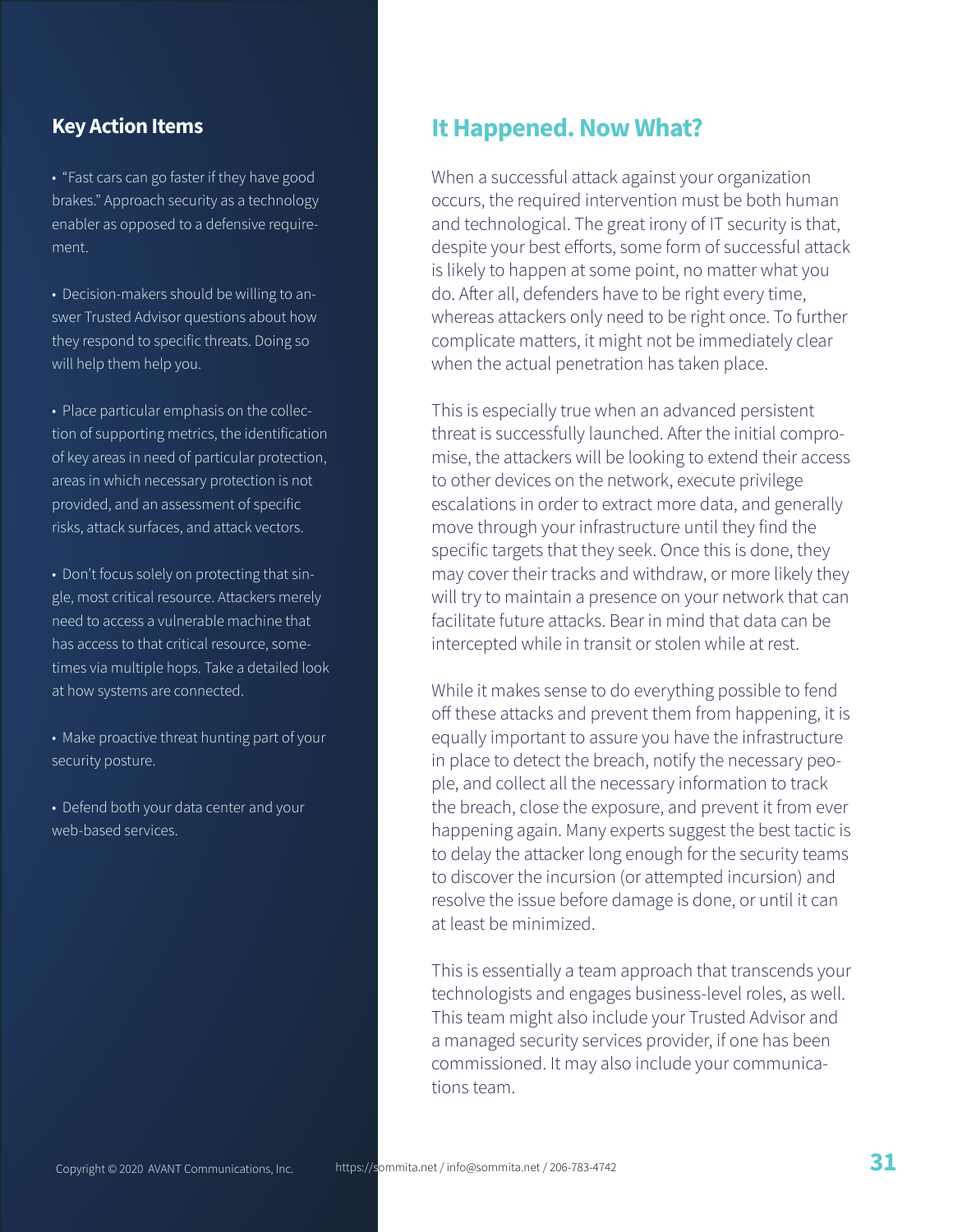"Many times, we assume that the most important component to the response to an incident is the technical component, which is let's get the systems and operations back up and running and let's get the impact minimized," said Leo Taddeo from Cyxtera. "I've always believed that the technical aspects of incident response are not as important as the communications aspects. If you look at what really harms a company after a cyber breach, it's not they've lost data or a server. What they have lost is trust, and that trust is lost when communications are not concise, clear, and open. So, when you form a task force for incident response, the most important person in the room is the one responsible for outward communications, meaning what are we going to tell our customers and partners? What are we going to tell the government? The government reaction is much more severe when the government suspects the company is withholding information improperly, and thereby putting other people at risk."

Taddeo added that since most executives are trained to protect the enterprise from litigation and loss of reputation, they often translate that objection to severely limiting public information. But breaches and related issues can rarely be kept under wraps for very long. Sometimes employees may speak too much about what they know. Other times the attackers themselves may discuss their exploits, perhaps on the dark web. All this leads to speculation, some of which might be wildly untrue, yet equally damaging to the company.

#### **Key Action Items (Cont.)**

• Adopt a comprehensive solution that gathers log information from a wide array of sources and inputs, and then correlates that data with both known threats and behavioral analysis to uncover threats.

• Ensure you have the infrastructure in place to detect the breach, notify the necessary people, and collect all the necessary information to track the breach, close the exposure, and prevent it from ever happening again.

• In the event of a breach, keep your outward communications truthful and complete. Failure to do so opens you to increased speculation and can bring about higher levels of regulatory intervention.

• In an environment of increased phishing sophistication, add more email security, such as sandbox URLs to help keep you safe.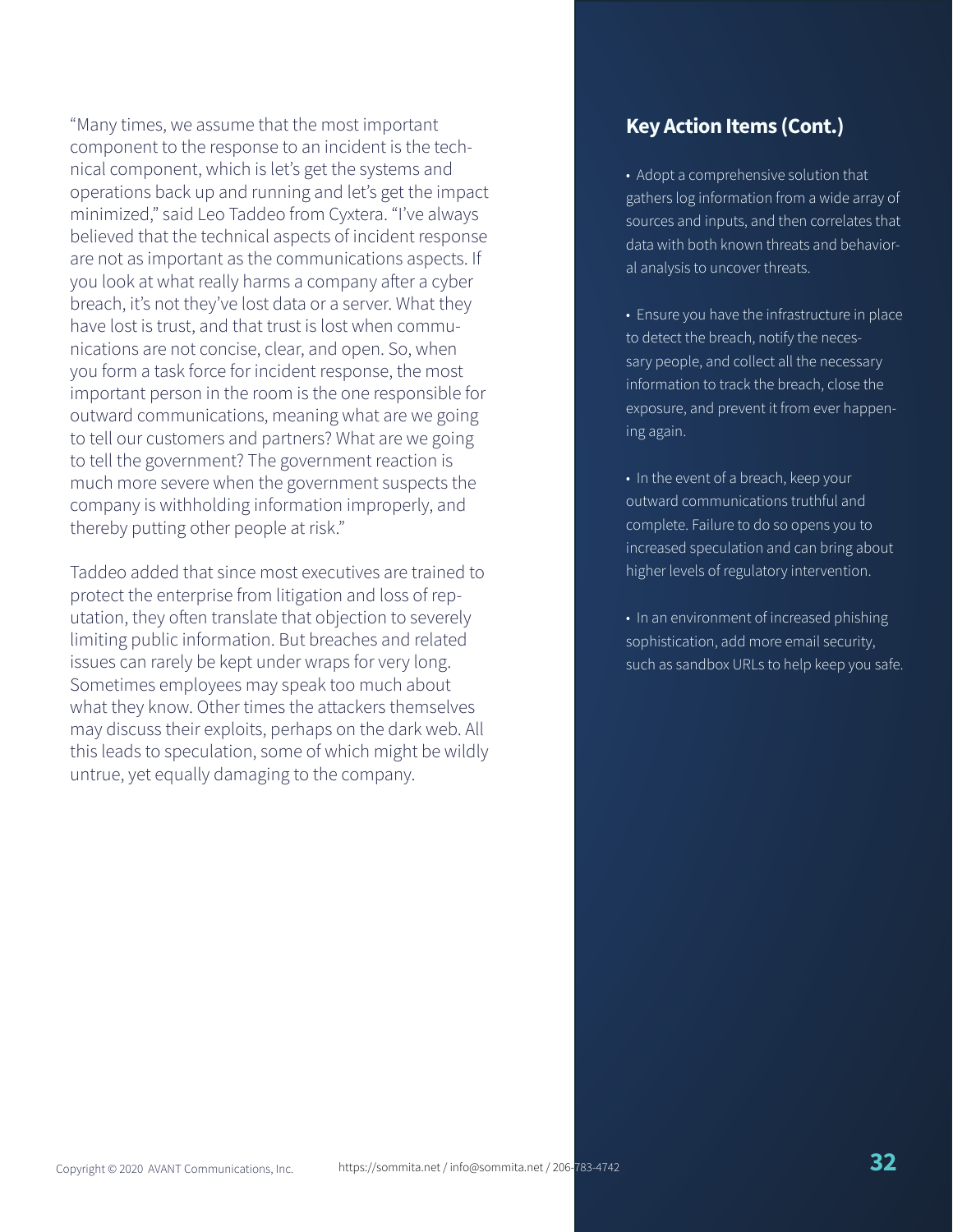# **Key Roles in the World of IT Security**

IT Security involves companies serving in a variety of roles that represent different portions of the value proposition. The general categories listed below are not necessarily mutually exclusive Different companies may have different models or may merge different models. Here are the general categories:

#### **Product Vendors**

These are the companies that develop the software, products and solutions intended to protect your data and other assets. You will likely find some options to be more effective than others, and some will work together in the same environment better than others. When they don't interoperate very well, they might cancel out one another's benefits, or cause the systems to work more slowly, due to the different products struggling for dominance. Vendors often rely upon MSPs and MSSPs to bring their products to market, though some may also sell through their internal sales forces. From the customer standpoint, direct sales efforts are led by people with sales quotas. Thus, the product they're offering may or may not be the best fit for your circumstances.

#### **Managed Service Providers (MSPs)**

MSPs use vendor products mentioned above, sometimes with a portfolio of vendors to choose from, to deliver a security solution. They are not the developers of the product, although sometimes they may combine different products into a unified offer; perhaps combined with an additional homegrown service that differentiates them against their competition. MSPs can often optimize a given solution to your needs and be able to function in a mode very similar to consultants (see below). In most cases, the buyer will have certain options available in their service selection but will be unable to make detailed requirements on which vendors and solutions will be used. This limitation is typically balanced by enhanced simplicity. Managed security services can also be provided by carriers working in an MSP or MSSP model. In most cases, carrier-based offerings are made available in conjunction with other offered services.

#### **Managed Security Service Providers (MSSPs)**

These are managed service providers who specialize in IT security to a much higher degree than most MSPs. They also have invested substantial sums of money in security operation centers.

#### **Consultant/Agent/Reseller/Trusted Advisor**

This segment of the industry typically does not have an internally developed product or technology. They instead are designed to function as independent entities that can help you sort through the available options based on the specifics needs, budgets, and legacy infrastructure of your company. Their role is to do the necessary legwork, understanding the differentiators among the various offerings as well as those of the vendors that provide them. Aside from helping with the pre-sales phase of the engagement, they can also play a key role in deployment, optimization, support, training, and other facets of technology.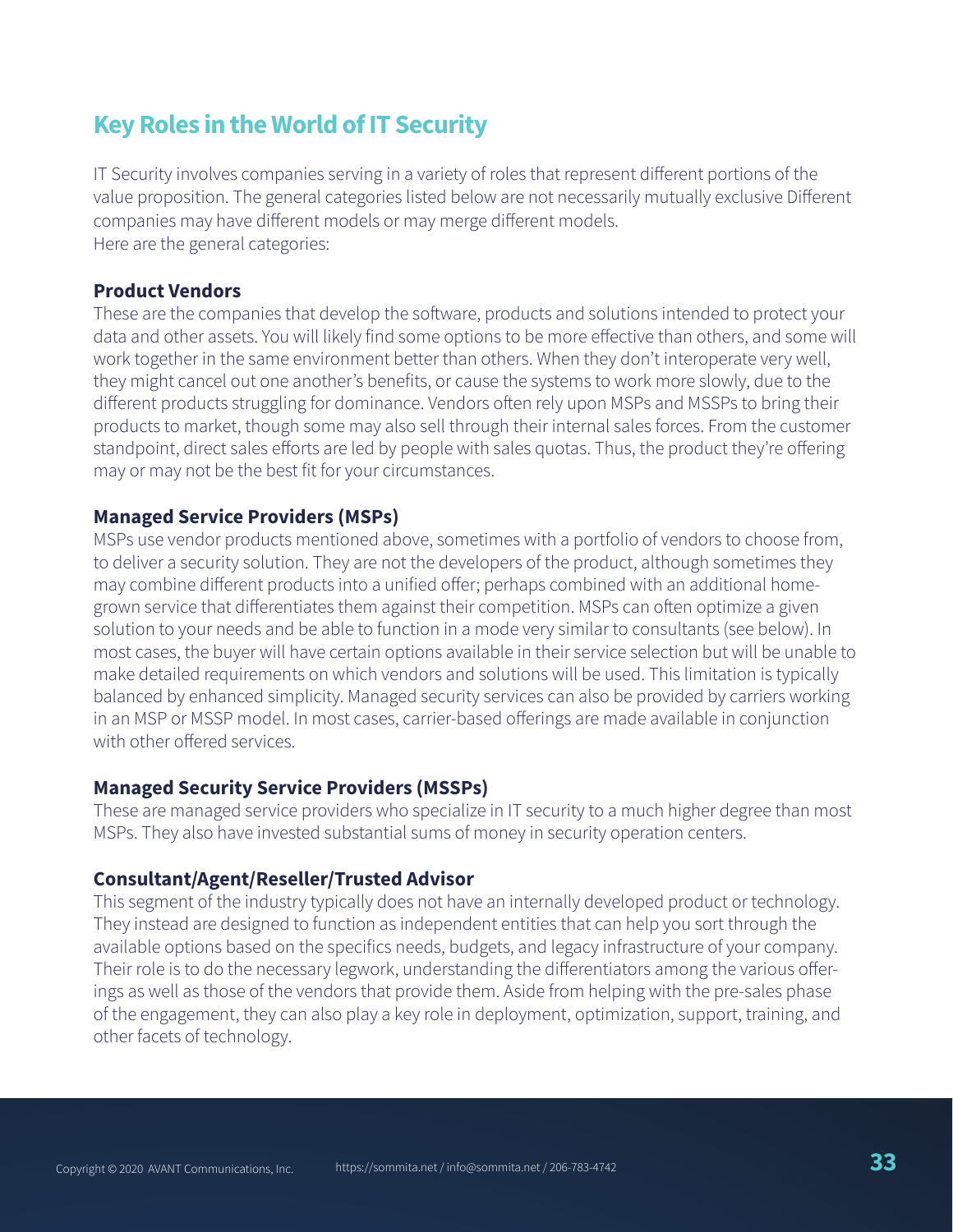# Additional AVANT Studies



#### **[SD-WAN 6-12 Report](https://sommita.net/tools/networking/)**

This 6-12 Report focuses on the market dynamics around software defined wide-area networking, (SD-WAN), a wide-area networking technology that has gained substantial momentum as a means of supporting latency sensitive applications while at the same time controlling costs and enhancing performance.

Download yours at: **<https://sommita.net/tools/networking/>**

#### **[2019 State of Disruption](https://sommita.net/tools/networking/)**

AVANT conducted a cross-industry survey of 300 enterprise technology leaders at the manager level and above who lead tech purchasing decisions. The survey sought to reveal the state of digital transformation efforts, the role that Trusted Advisors and other third-parties play in the process, and the rate at which disruptive technologies are replacing legacy tools.

> Download yours at: **<https://sommita.net/tools/networking/>**





#### **Technology Insights Podcast**

AVANT Technology Insights with Ken Presti is your source for information on enterprise-level technologies that are used to solve key business challenges, effectively and economically by leveraging data and other resources from the AVANT Communications "6-12" series of market research reports.

Episodes available to stream on all platforms.